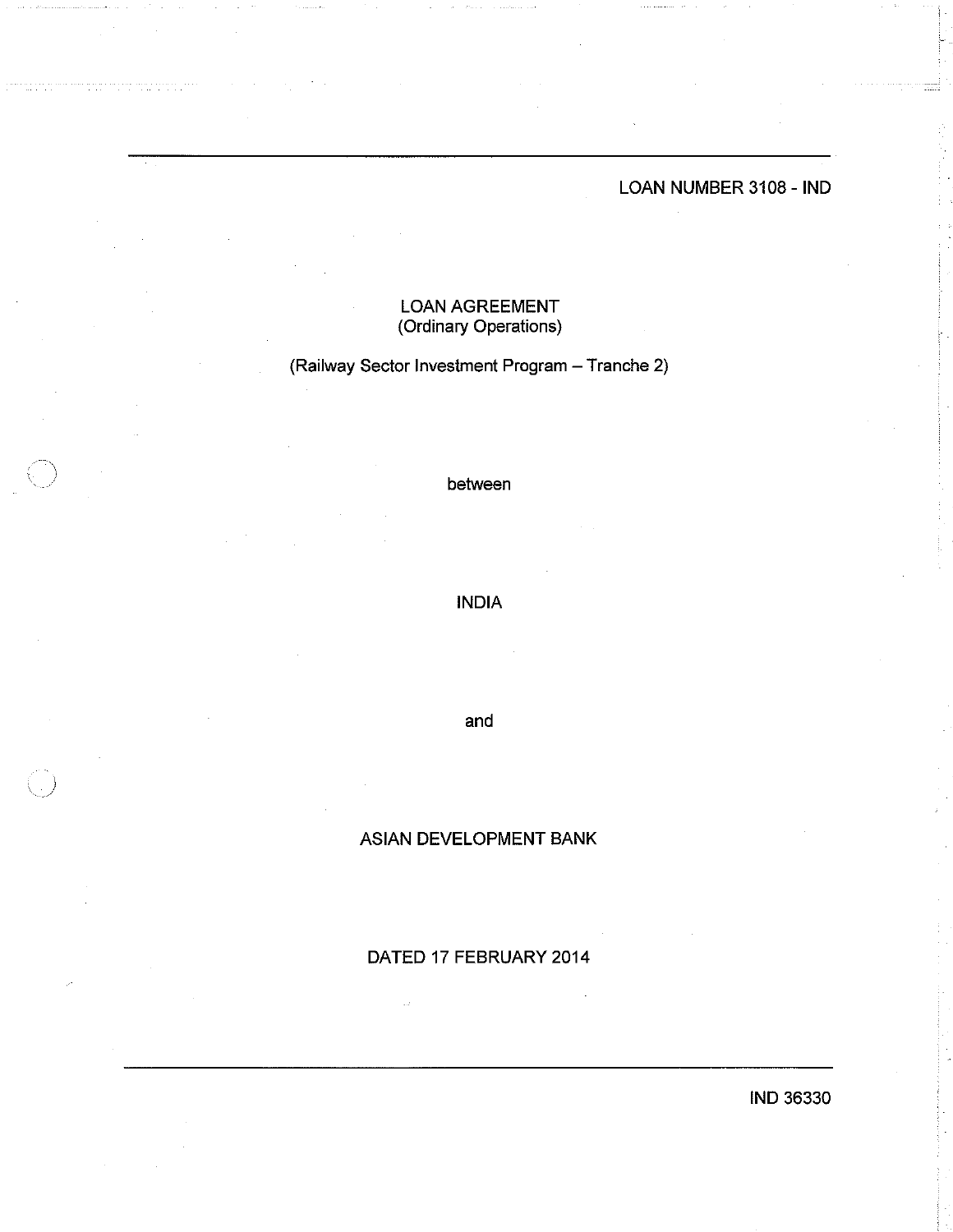## **LOAN AGREEMENT** (Ordinary Operations)

LOAN AGREEMENT dated 17 February 2014 between INDIA acting by its President ("Borrower") and ASIAN DEVELOPMENT BANK ("ADB").

#### **WHEREAS**

agreement dated 08 July 2011 by a framework financing  $(A)$ between the Borrower and ADB, ADB has agreed to provide a multitranche financing facility to the Borrower for purposes of financing projects under the Railway Sector Investment Program:

by a periodic financing request dated 29 October 2013, the Borrower  $(B)$ has applied to ADB for a loan for the purposes of the Project described in Schedule 1 to this Loan Agreement:

the Project will be carried out by the Ministry of Railways; except that  $(C)$ the Project will be implemented by Rail Vikas Nigam Limited, and for this purpose the Borrower through Ministry of Railways will make available to Rail Vikas Nigam Limited the proceeds of the Loan provided for herein upon terms and conditions mutually agreeable to ADB and the Borrower; and

ADB has agreed to make a loan to the Borrower from ADB's ordinarv  $(D)$ capital resources upon the terms and conditions set forth herein and in the Project Agreement of even date herewith between ADB and Rail Vikas Nigam Limited;

NOW THEREFORE the parties hereto agree as follows:

#### **ARTICLE I**

#### **Loan Regulations: Definitions**

Section 1.01. All the provisions of the Ordinary Operations Loan Regulations Applicable to LIBOR-Based Loans Made from ADB's Ordinary Capital Resources, dated 1 July 2001 ("Loan Regulations"), are hereby made applicable to this Loan Agreement with the same force and effect as if they were fully set forth herein, subject, however, to the following modifications:

> Section 2.01(50) is deleted and the following is substituted therefor:  $(a)$

"Project Agreement" means the Project Agreement of even date herewith between ADB and Rail Vikas Nigam Limited.

The term "Project Executing Agency" appearing in Section 7.04(b),  $(b)$ 9.01(d), 9.01(f), 9.01(k), 10.01(c) and 10.02(c) of the Loan Regulations shall be substituted by the term "Rail Vikas Nigam Limited".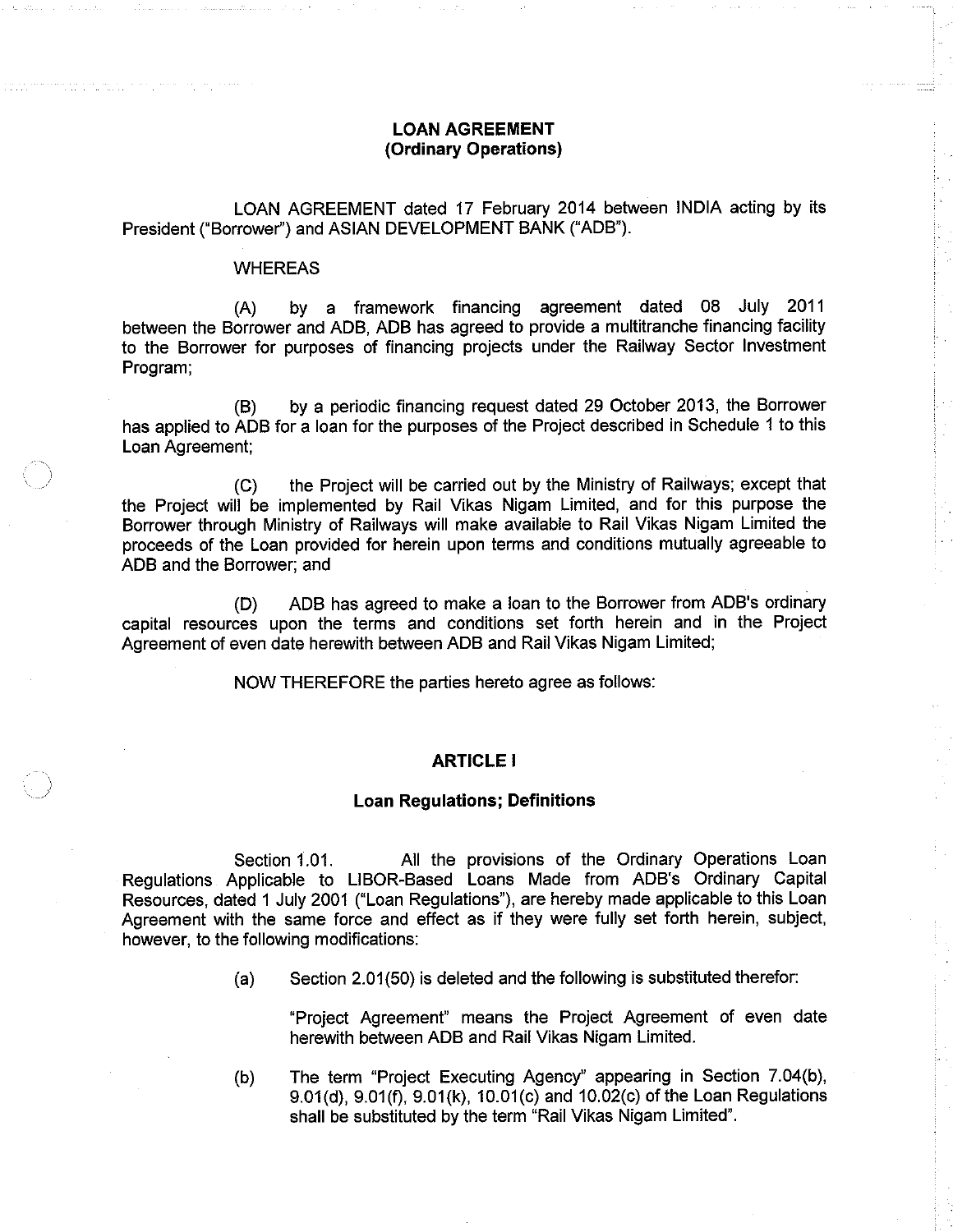(c) Section 3.03 is deleted and the following is substituted therefor:

**Commitment Charge; Credit; Maturity Premium.** (a) The Borrower shall pay a commitment charge on the unwithdrawn amount of the Loan at the rate and on the terms specified in the Loan Agreement.

(b) ADB shall provide to the Borrower a credit at the rate specified in the Loan Agreement, which credit shall remain fixed for the term of the Loan. ADB shall apply the amount of the credit against the interest payable by the Borrower.

(c) The Borrower shall pay a maturity premium at the rate specified in the Loan Agreement, which maturity premium shall remain fixed for the term of the Loan. ADB shall add the maturity premium to the interest payable by the Borrower.

(d) Section 3.06 is deleted and the following is substituted therefor:

**Rebate.** (a) Following any announcement by ADB that the Fixed Spread applicable to new Loans shall be reduced, ADB shall provide a Rebate to any Borrower with an outstanding Loan on which a higher Fixed Spread is applicable. The amount of the Rebate shall be determined by multiplying (i) the difference between the Fixed Spread applicable to the outstanding Loan and the Fixed Spread that will be applied to new Loans (expressed as a percentage per annum), by (ii) the principal amount of the outstanding Loan on which the Borrower shall pay interest for all interest periods commencing on and after the effective date of the lower Fixed Spread that will be applied to new Loans.

(b) Following any announcement by ADB that its Funding Cost Margin calculations with respect to any Loan Currency (or Approved Currency) in any Semester resulted in ADB achieving savings, ADB shall provide a Rebate to the Borrower. The amount of the Rebate shall be determined by multiplying (i) the Funding Cost Margin (expressed as a percentage per annum) by (ii) the principal amount of the Loan on which the Borrower shall pay interest for the Interest Period commencing immediately after the Semester for which the Funding Cost Margin was calculated. ADB shall apply the amount of the Rebate against the interest payable by the Borrower for the Interest Period commencing immediately after the Semester for which the Funding Cost Margin was calculated.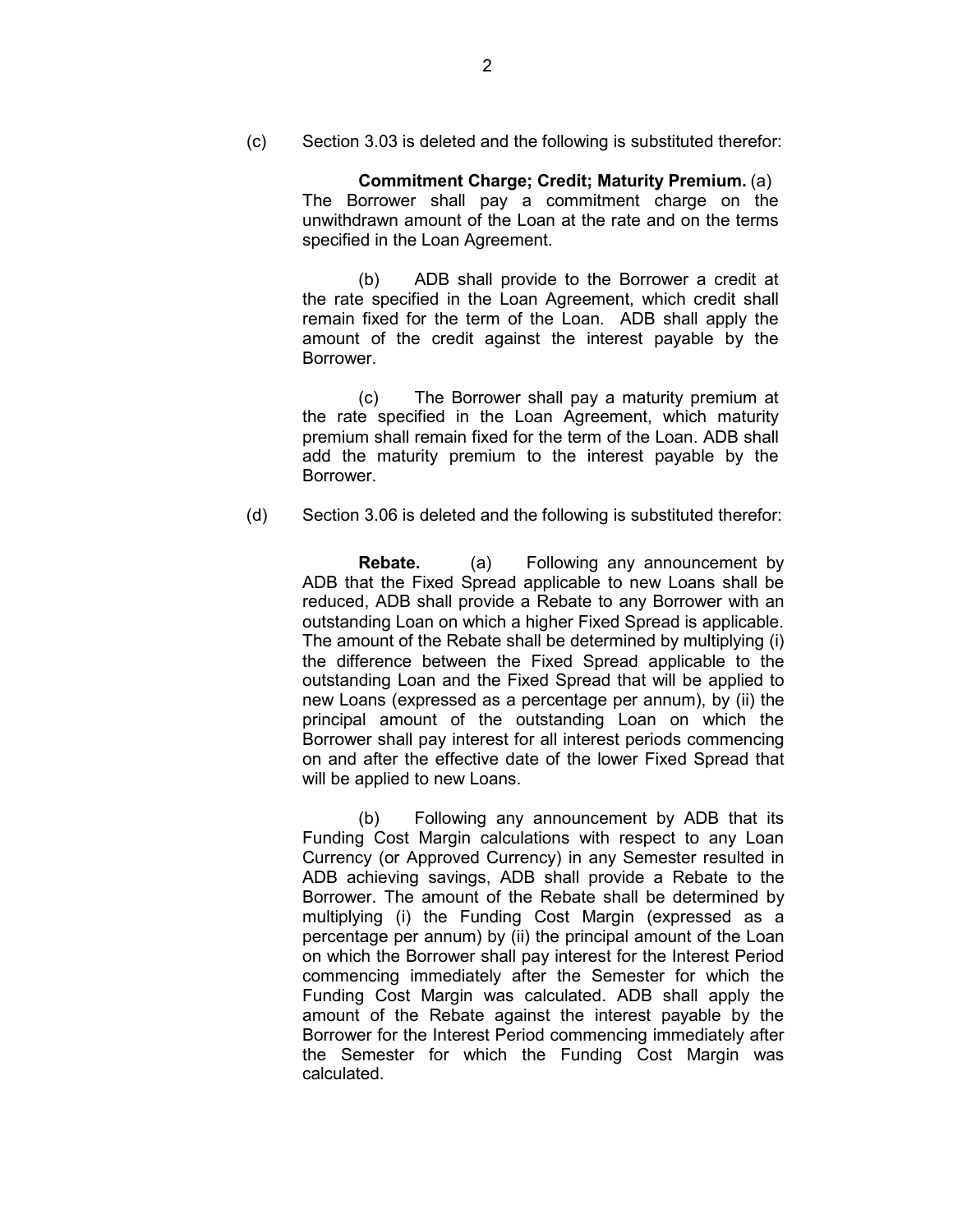(e) Section 3.07 is deleted and the following is substituted therefor:

**Surcharge.** (a) Following any announcement by ADB that the Fixed Spread applicable to new Loans shall be increased, any Borrower with an outstanding Loan on which a lower Fixed Spread is applicable shall pay ADB a Surcharge. The amount of the Surcharge shall be determined by multiplying (i) the difference between the Fixed Spread that will be applied to new Loans and the Fixed Spread applicable to the outstanding Loan (expressed as a percentage per annum), by (ii) the principal amount of the outstanding Loan on which the Borrower shall pay interest for all interest periods commencing on and after the effective date of the higher Fixed Spread that will be applied to new Loans.

(b) Following any announcement by ADB that its Funding Cost Margin calculations with respect to any Loan Currency (or Approved Currency) in any Semester resulted in ADB incurring additional costs, the Borrower shall pay ADB a Surcharge. The amount of the Surcharge shall be determined by multiplying (i) the Funding Cost Margin (expressed as a percentage per annum) by (ii) the principal amount of the Loan on which the Borrower shall pay interest for the Interest Period commencing immediately after the Semester for which the Funding Cost Margin was calculated. ADB shall add the amount of the Surcharge to the interest payable by the Borrower for the Interest Period commencing immediately after the Semester for which the Funding Cost Margin was calculated.

 Section 1.02. Wherever used in this Loan Agreement, the several terms defined in the Loan Regulations have the respective meanings therein set forth unless modified herein or the context otherwise requires. Additional terms used in this Loan Agreement have the following meanings:

(a) "Consulting Guidelines" means the Guidelines on the Use of Consultants by Asian Development Bank and its Borrowers (2013, as amended from time to time);

(b) "Consulting Services" means the services to be financed out of the proceeds of the Loan as described in paragraph 3 of Schedule 1 to this Loan Agreement;

(c) "EARF" means the environmental assessment and review framework for the Investment Program, including any update thereto, prepared and submitted by the Borrower through the Project Executing Agency and cleared by ADB;

(d) "EMP" means each environmental management plan for the Project, including any update thereto, prepared and submitted by the Borrower through the Project Executing Agency and cleared by ADB;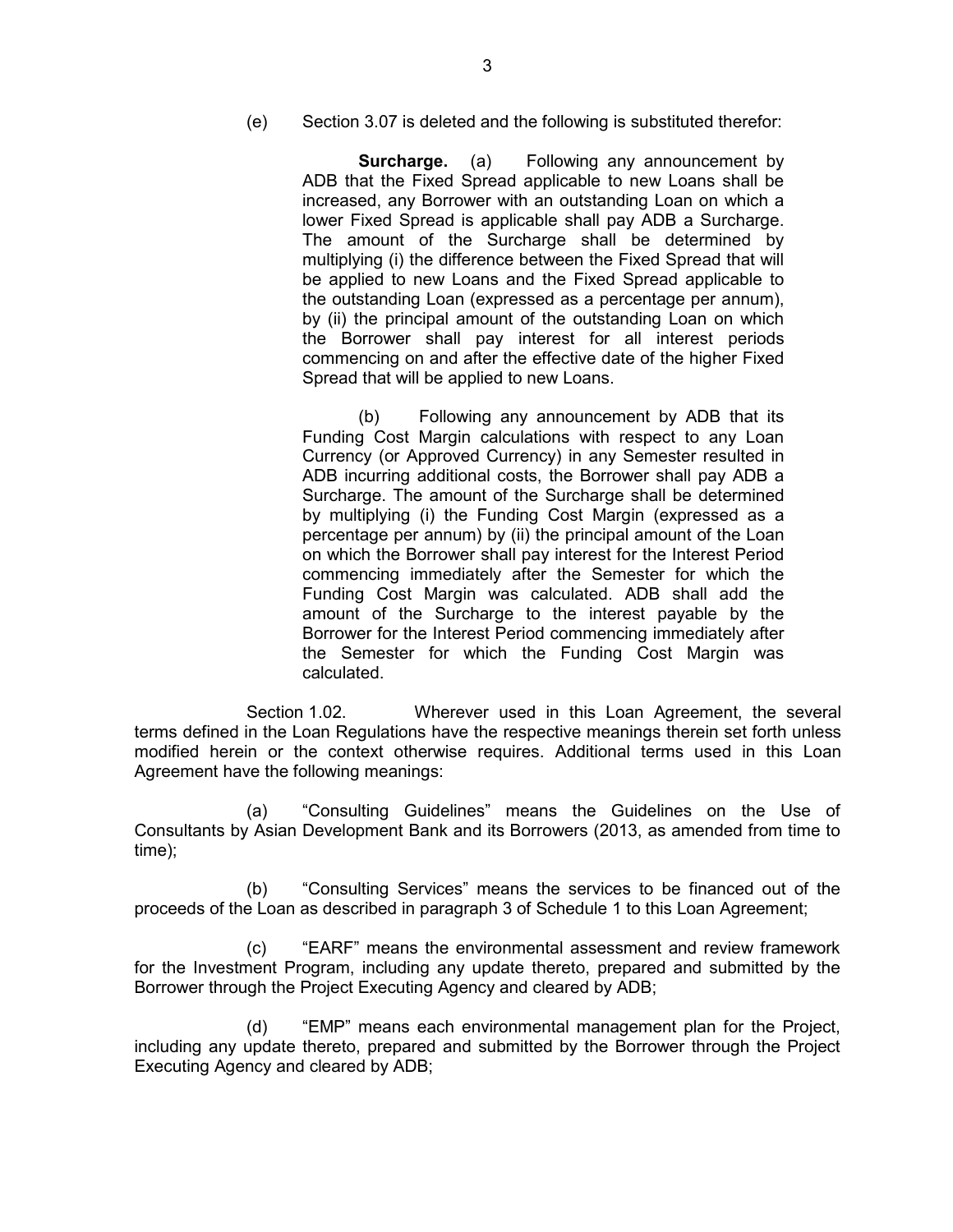(e) "Environmental Safeguards" means the principles and requirements set forth in Chapter V, Appendix 1, and Appendix 4 (as applicable) of the SPS;

(f) "Facility" means the multitranche financing facility provided by ADB to the Borrower for purposes of financing projects under the Investment Program;

(g) "FAM" means the facility administration manual dated 08 July 2011 and agreed between the Borrower and ADB, and the Project Executing Agency, as updated from time to time in accordance with the respective administrative procedures of the Borrower, the Project Executing Agency, and ADB;

(h) "FFA" means the framework financing agreement dated 08 July 2011 between ADB and the Borrower with respect to the Facility;

(i) "Financing Arrangements" means in reference to Section 3.01, the arrangements between the Borrower and the MOR as per current policy of the Borrower, and acceptable to ADB;

(j) "Goods" means equipment and materials to be financed out of the proceeds of the Loan, including related services such as transportation, insurance, installation, commissioning, training, and initial maintenance, but excluding Consulting Services;

(k) "IEE" means each initial environmental examination for the Project, including any update thereto, prepared and submitted by the Borrower through the Project Executing Agency, pursuant to the requirements set forth in the EARF and cleared by ADB;

(l) "Indigenous Peoples Safeguards" means the principles and requirements set forth in Chapter V, Appendix 3, and Appendix 4 (as applicable) of the SPS;

(m) "Investment Program" means the Railway Sector Investment Program;

(n) "Involuntary Resettlement Safeguards" means the principles and requirements set forth in Chapter V, Appendix 2, and Appendix 4 (as applicable) of the SPS;

(o) "IPP" means each indigenous peoples plan for the Project, including any update thereto, prepared and submitted by the Borrower through the Project Executing Agency, pursuant to the requirements set forth in the IPPF and to be cleared by ADB;

(p) "IPPF" means the indigenous peoples planning framework for the Investment Program, including any update thereto, prepared and submitted by the Borrower through the Project Executing Agency, and cleared by ADB;

(q) "Loan Disbursement Handbook" means ADB's Loan Disbursement Handbook (2012, as amended from time to time);

(r) "MOR" means the Ministry of Railways of the Borrower, or any successor thereto acceptable to ADB;

(s) "Part" or "part" means a sub-component of the Project, as described in paragraph 2 of Schedule 1 to this Loan Agreement;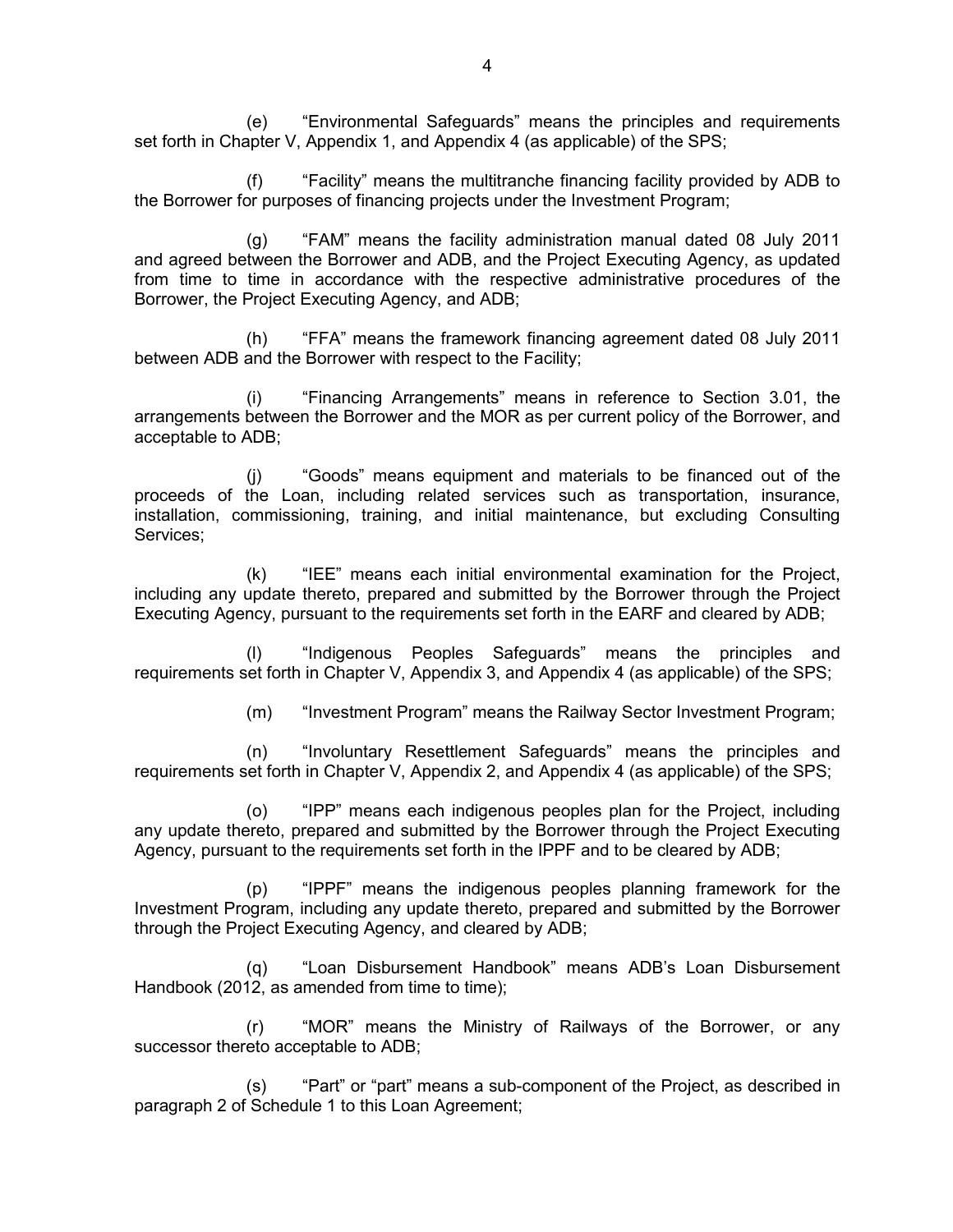(t) "PFR" means the periodic financing request submitted or to be submitted by the Borrower, for the purposes of each loan under the Facility, and for the purpose of this Loan Agreement means the periodic financing request dated 29 October 2013;

(u) "Procurement Guidelines" means ADB's Procurement Guidelines (2013, as amended from time to time);

(v) "Procurement Plan" means the procurement plan for the Project dated 16 December 2013, agreed between the Borrower and ADB, as updated from time to time in accordance with the Procurement Guidelines, the Consulting Guidelines, and other arrangements agreed with ADB;

(w) "Project Executing Agency" for the purposes of, and within the meaning of, the Loan Regulations means the MOR or any successor thereto acceptable to ADB, which is responsible for the carrying out of the Project;

(x) "RF" means the resettlement framework for the Investment Program, including any update thereto, prepared and submitted by the Borrower through the Project Executing Agency, and cleared by ADB;

(y) "RP" means each resettlement plan for the Project, including any update thereto, prepared and submitted by the Borrower through the Project Executing Agency, pursuant to the requirements set forth in the RF and cleared by ADB;

(z) "RVNL" means Rail Vikas Nigam Limited, or any successor thereto acceptable to ADB;

(aa) "RVNL MOU" means the memorandum of understanding agreed between the Borrower (through MOR), and RVNL which sets out the administrative and financial arrangements agreed upon to by the Borrower, ADB and RVNL regarding implementation of the Investment Program by RVNL;

(bb) "Safeguards Monitoring Report" means each report prepared and submitted by the Borrower through the Project Executing Agency to ADB that describes progress with implementation of, and compliance with, the EMPs, the RPs and the IPPs (as applicable), including any corrective and preventative actions;

(cc) "SPS" means ADB's Safeguard Policy Statement (2009); and

(dd) "Works" means construction or civil works to be financed out of the proceeds of the Loan, including services such as drilling or mapping, and project related services that are provided as part of a single responsibility or turnkey contract, but excluding Consulting Services.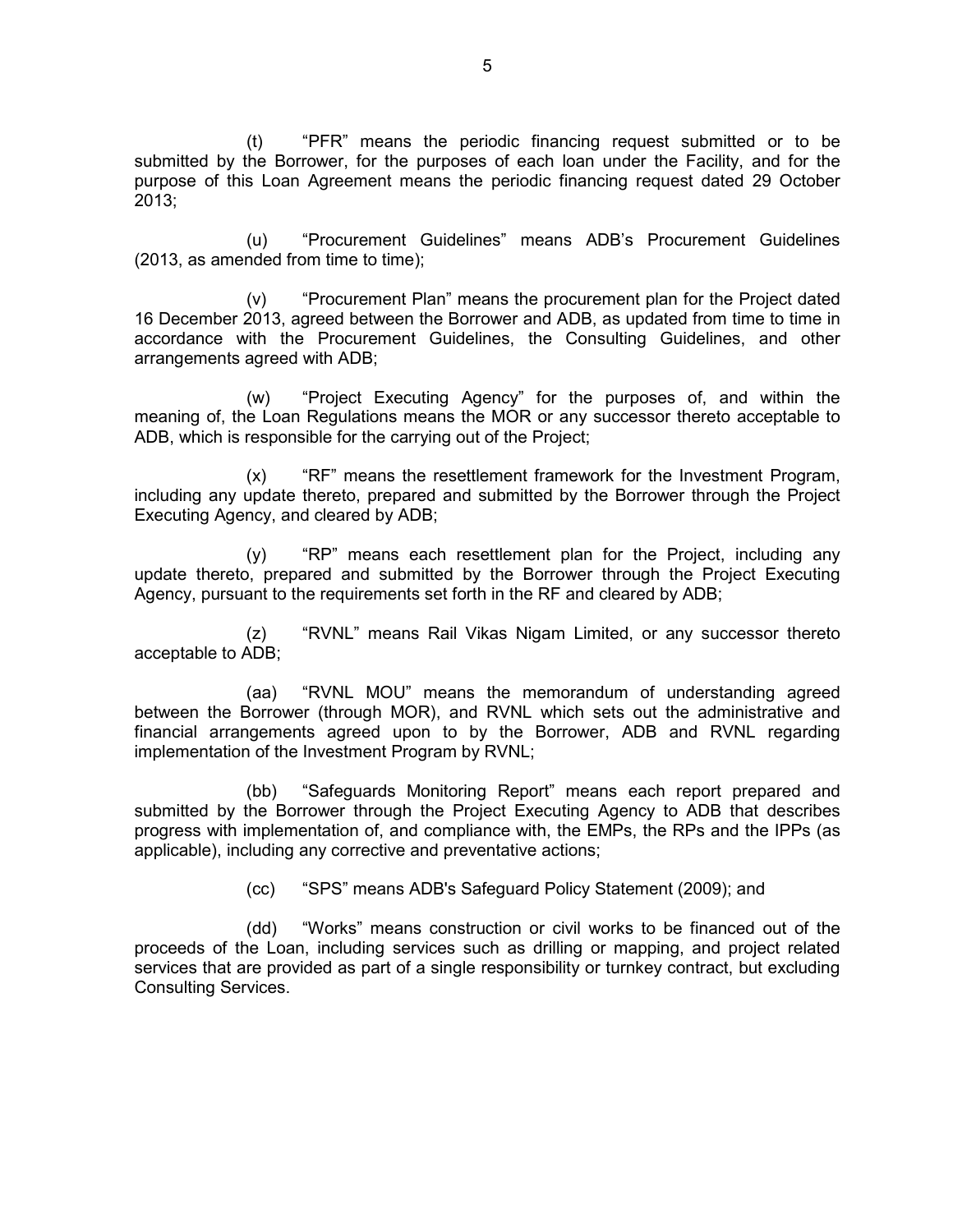## **ARTICLE II**

### **The Loan**

 Section 2.01. (a) ADB agrees to lend to the Borrower from ADB's ordinary capital resources an amount of one hundred thirty million Dollars (\$130,000,000), as such amount may be converted from time to time through a Currency Conversion in accordance with the provisions of Section 2.06 of this Loan Agreement.

(b) The Loan has a principal repayment period of 20 years, and a grace period as defined in subsection (c) hereinafter.

(c) The term "grace period" as used in subsection (b) hereinabove means the period prior to the first Principal Payment Date in accordance with the amortization schedule set forth in Schedule 2 to this Loan Agreement.

Section 2.02. The Borrower shall pay to ADB interest on the principal amount of the Loan withdrawn and outstanding from time to time at a rate for each Interest Period equal to the sum of:

- (a) LIBOR;
- (b) 0.60% as provided by Section 3.02 of the Loan Regulations less a credit of 0.20% as provided by Section 3.03 of the Loan Regulations; and
- (c) a maturity premium of 0.10% as provided by Section 3.03 of the Loan Regulations.

 Section 2.03. The Borrower shall pay a commitment charge of 0.15% per annum. Such charge shall accrue on the full amount of the Loan (less amounts withdrawn from time to time), commencing 60 days after the date of this Loan Agreement.

 Section 2.04. Interest and other charges on the Loan shall be payable semiannually on 15 July and 15 January in each year.

 Section 2.05. The Borrower shall repay the principal amount of the Loan withdrawn from the Loan Account in accordance with the provisions of Schedule 2 to this Loan Agreement.

Section 2.06. (a) The Borrower may at any time request any of the following Conversions of the terms of the Loan in order to facilitate prudent debt management:

- (i) a change of the Loan Currency of all or any portion of the principal amount of the Loan, whether withdrawn and outstanding or unwithdrawn, to an Approved Currency;
- (ii) a change of the interest rate basis applicable to all or any portion of the principal amount of the Loan withdrawn and outstanding from a Floating Rate to a Fixed Rate, or vice versa; and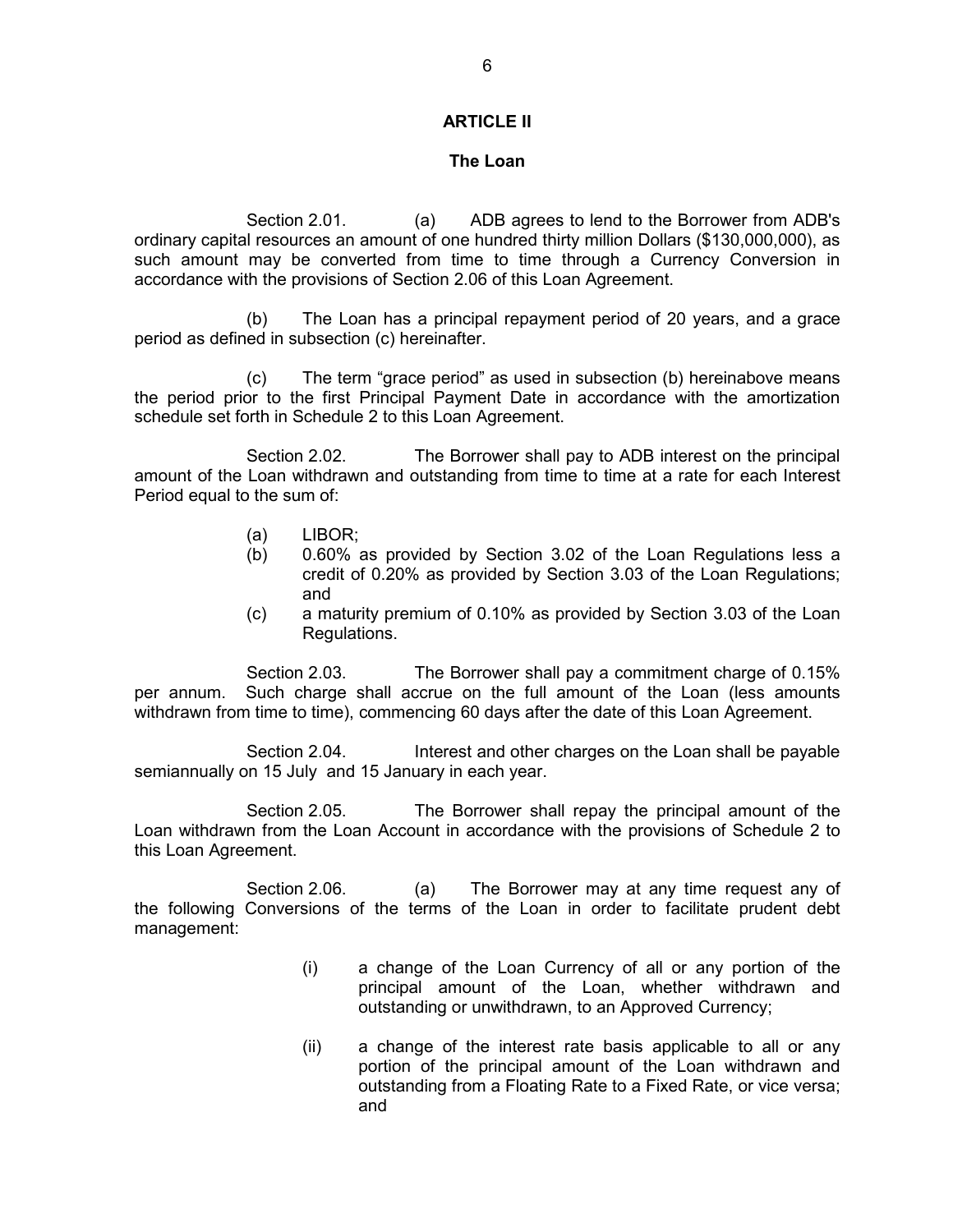(iii) the setting of limits on the Floating Rate applicable to all or any portion of the principal amount of the Loan withdrawn and outstanding by the establishment of an Interest Rate Cap or Interest Rate Collar on said Floating Rate.

(b) Any conversion requested pursuant to subsection (a) hereinabove that is accepted by ADB shall be considered a "Conversion", as defined in Section 2.01(6) of the Loan Regulations, and shall be effected in accordance with the provisions of Article V of the Loan Regulations and the Conversion Guidelines.

## **ARTICLE III**

## **Use of Proceeds of the Loan**

 Section 3.01. The Borrower through Ministry of Railways shall make the proceeds of the Loan available to RVNL under the RVNL MOU for carrying out the Project, and shall cause RVNL to apply such proceeds to the financing of expenditures on the Project in accordance with the provisions of this Loan Agreement and the Project Agreement.

 Section 3.02. The proceeds of the Loan shall be allocated and withdrawn in accordance with the provisions of Schedule 3 to this Loan Agreement, as such Schedule may be amended from time to time by agreement between the Borrower and ADB.

 Section 3.03. Except as ADB may otherwise agree, the Borrower shall procure, or cause to be procured, the items of expenditure to be financed out of the proceeds of the Loan in accordance with the provisions of Schedule 4 to this Loan Agreement. ADB may refuse to finance a contract where any such item has not been procured under procedures substantially in accordance with those agreed between the Borrower and ADB or where the terms and conditions of the contract are not satisfactory to ADB.

 Section 3.04. Except as ADB may otherwise agree, the Borrower shall cause all items of expenditure financed out of the proceeds of the Loan to be used exclusively in the carrying out of the Project.

 Section 3.05. The Loan Closing Date for the purposes of Section 9.02 of the Loan Regulations shall be 30 June 2019 or such other date as may from time to time be agreed between the Borrower and ADB.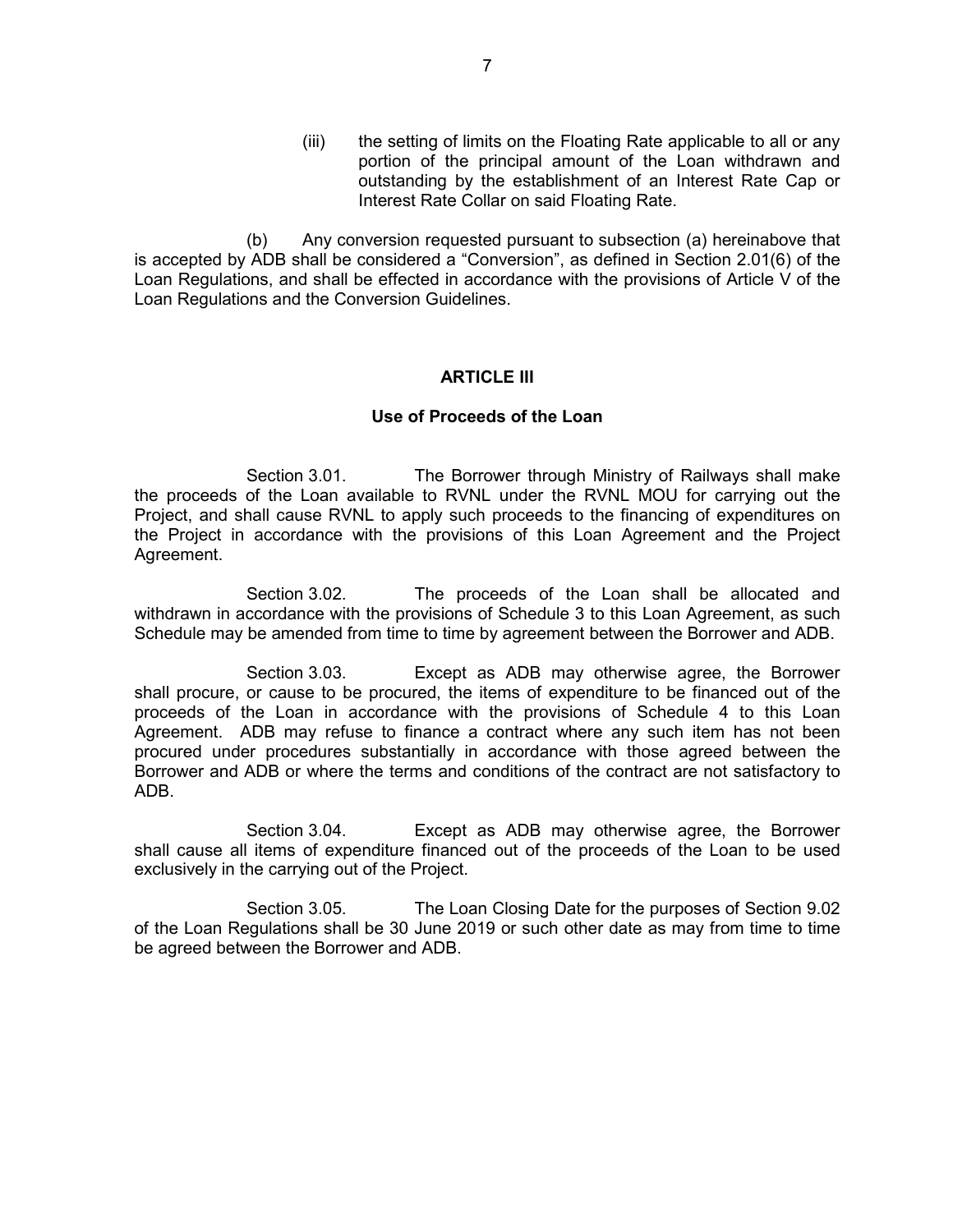## **ARTICLE IV**

### **Particular Covenants**

 Section 4.01. (a) The Borrower shall cause the Project to be carried out with due diligence and efficiency and in conformity with sound applicable technical, financial, business and development practices.

 (b) In the carrying out of the Project and operation of the Project facilities, the Borrower shall perform, or cause to be performed, all obligations set forth in this Loan Agreement and the Project Agreement.

 Section 4.02. The Borrower shall make available, or cause to be made available, the funds (including any residual financing for completion of contracts under the Project), facilities, services, land and other resources, as required, in addition to the proceeds of the Loan, for the carrying out of the Project.

 Section 4.03. The Borrower and Project Executing Agency shall ensure that the activities of their departments and agencies with respect to the carrying out of the Project and operation of the Project facilities are conducted and coordinated in accordance with sound administrative policies and procedures.

 Section 4.04. The Borrower shall enable ADB to inspect the Project, the Goods and Works, and any relevant records and documents.

Section 4.05. In so far as it relates to the Project, the Borrower shall take all actions which shall be necessary on its part to enable MOR and RVNL to perform its obligations under the Project Agreement, and shall not take or permit any action which would interfere with the performance of such obligations.

 Section 4.06. (a) In so far as it relates to the Project, the Borrower shall exercise its rights under the RVNL MOU and the Financing Arrangements in such a manner as to protect the interests of the Borrower and ADB and to accomplish the purposes of the Loan.

(b) In so far as it relates to the Project, no rights or obligations under the RVNL MOU or the Financing Arrangements shall be assigned, amended, abrogated or waived without prior notice to ADB.

## **ARTICLE V**

### **Effectiveness**

 Section 5.01. A date 90 days after the date of this Loan Agreement is specified for the effectiveness of this Loan Agreement for the purposes of Section 10.04 of the Loan Regulations.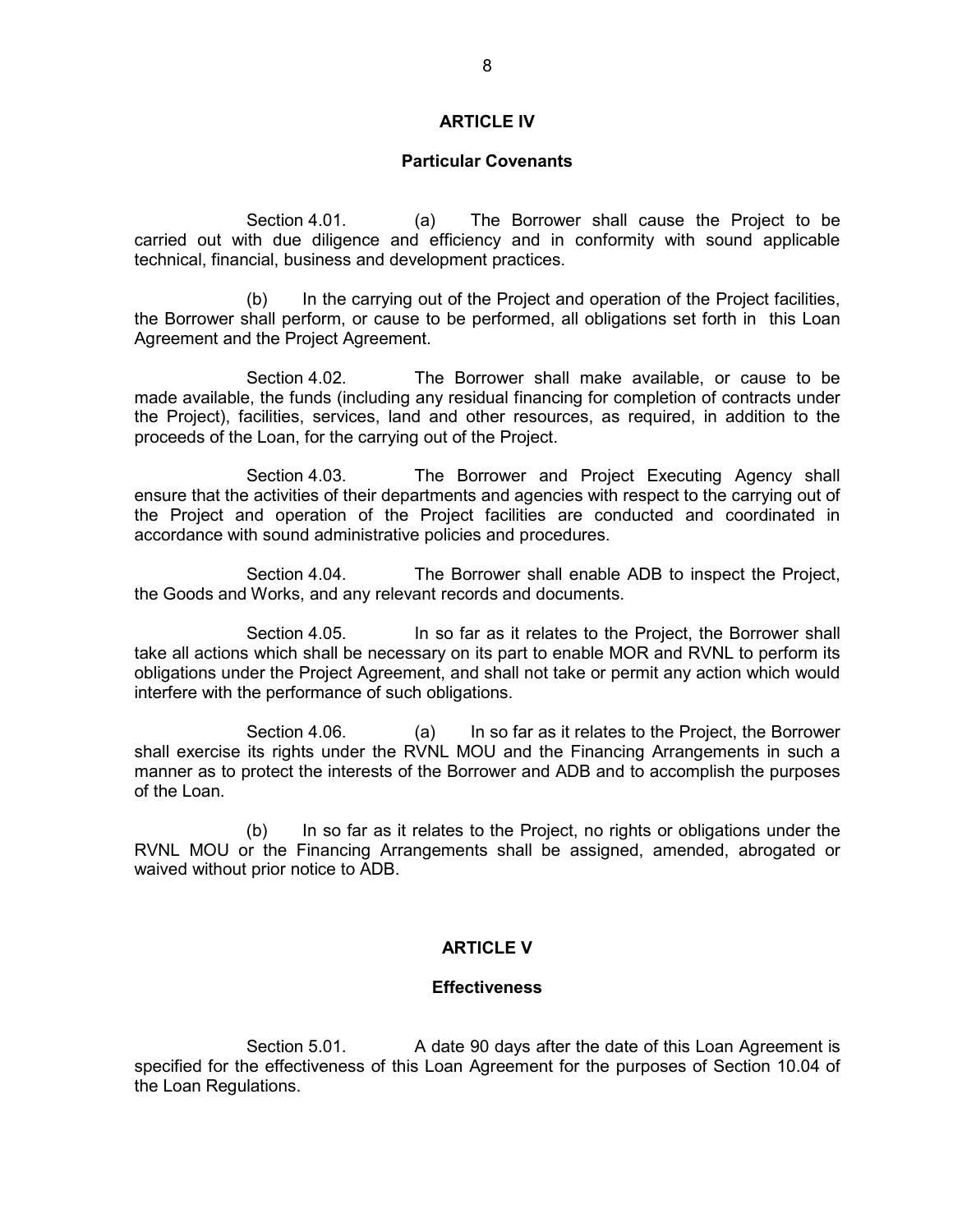### **ARTICLE VI**

### **Delegation of Authority**

 Section 6.01. In relation to the Project and in accordance with the RVNL MOU, the Borrower (through MOR) hereby designates RVNL as its agent for the purposes of taking any action or entering into any agreement required or permitted under Section 3.03 of this Loan Agreement.

Section 6.02. Any action taken or any agreement entered into by RVNL pursuant to the authority conferred under Section 6.01 of this Loan Agreement shall be fully binding on the Borrower and shall have the same force and effect as if taken by the Borrower.

 Section 6.03. The authority conferred on RVNL under Section 6.01 of this Loan Agreement may be revoked or modified by agreement between the Borrower and ADB.

## **ARTICLE VII**

### **Miscellaneous**

Section 7.01. The Secretary, Additional Secretary, Joint Secretary, Director, or Deputy Secretary, in the Department of Economic Affairs of the Ministry of Finance of the Borrower is designated as representative of the Borrower for the purposes of Section 12.02 of the Loan Regulations.

 Section 7.02. The following addresses are specified for the purposes of Section 12.01 of the Loan Regulations:

For the Borrower

 The Secretary to the Government of India Ministry of Finance Department of Economic Affairs North Block New Delhi – 110 001 India

Facsimile Numbers:

 91 11 23094075 91 11 23092511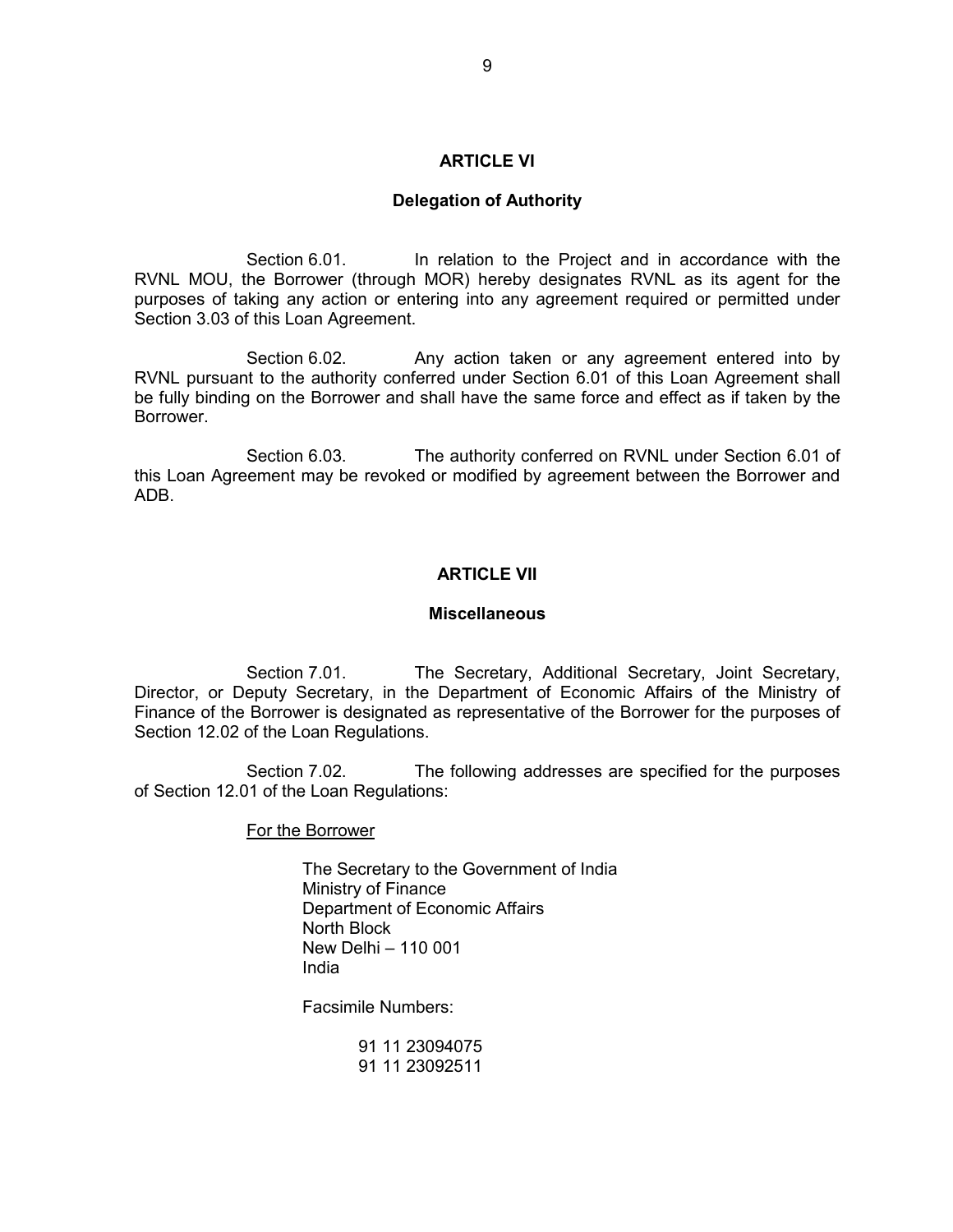For ADB

Asian Development Bank 6 ADB Avenue Mandaluyong City 1550 Metro Manila Philippines

Facsimile Numbers:

(632) 636-2444  $(632) 636 - 2340.$ 

IN WITNESS WHEREOF the parties hereto, acting through their representatives thereunto duly authorized, have caused this Loan Agreement to be signed in their respective names as of the day and year first above written and to be delivered at the principal office of ADB.

**INDIA** 

By.

**NILAYA MITASH** Joint Secretary (MI) Department of Economic Affairs

### ASIAN DEVELOPMENT BANK

By

M. TERESA KHO **Country Director**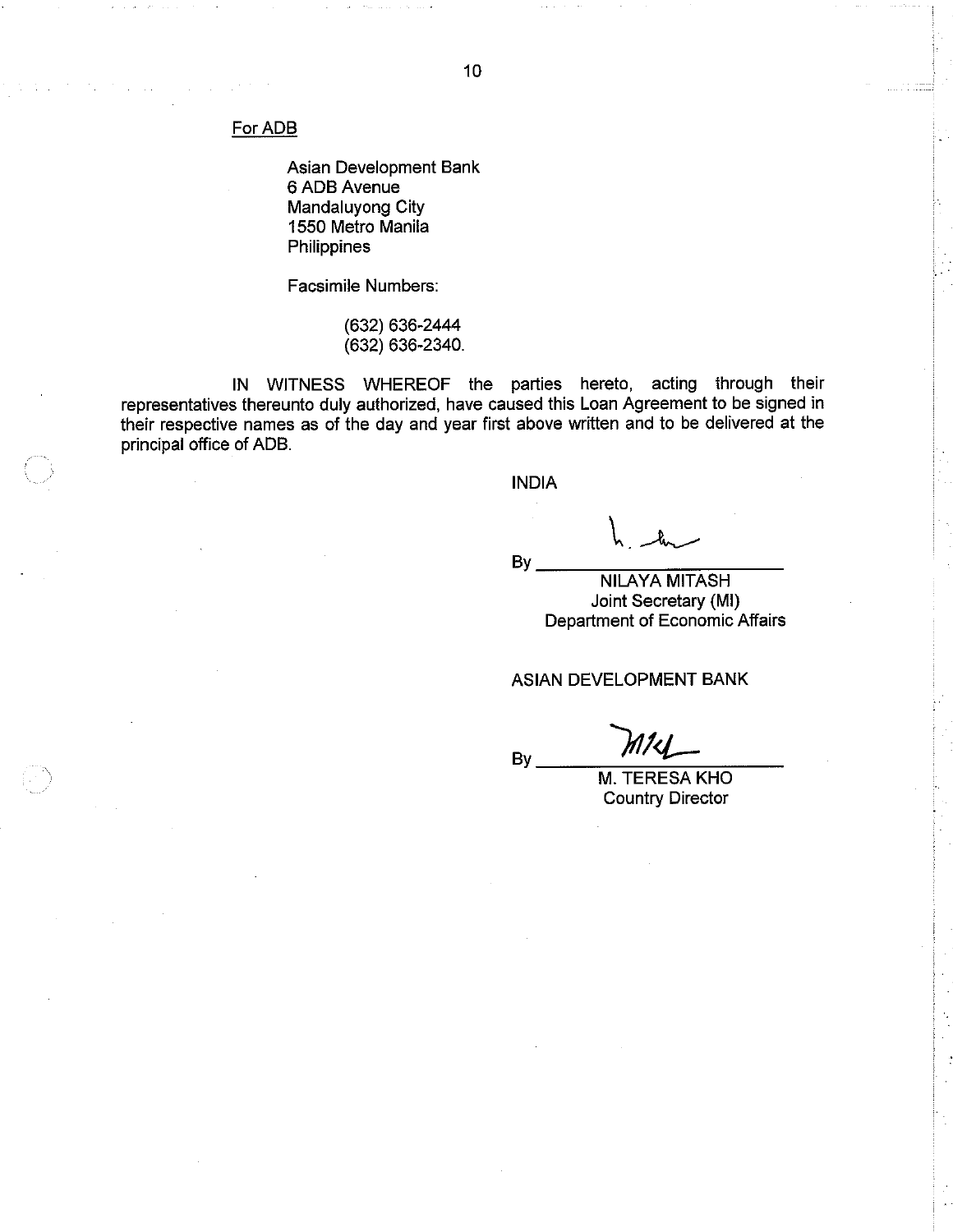# **Description of the Project**

1. The objective of the Investment Program is to improve the transport system in India by developing an energy-efficient, safe, reliable, affordable and environment-friendly railway system.

2. The Project comprises the Railway improvement component through the Supply of rails, thick web switches, and indoor signalling for doubling about 840 km of (a) the Daund-Gulbarga section (224 km); (b) the Sambalpur-Titlagarh section (184 Km); (c) the Raipur-Titlagarh section (203 km); and (d) the Hospet-Taniaghat section (201 km).

3. The Project includes Consulting Services to assist the Project Executing Agency in Project management.

4. The Project is expected to be completed by 31 December 2018.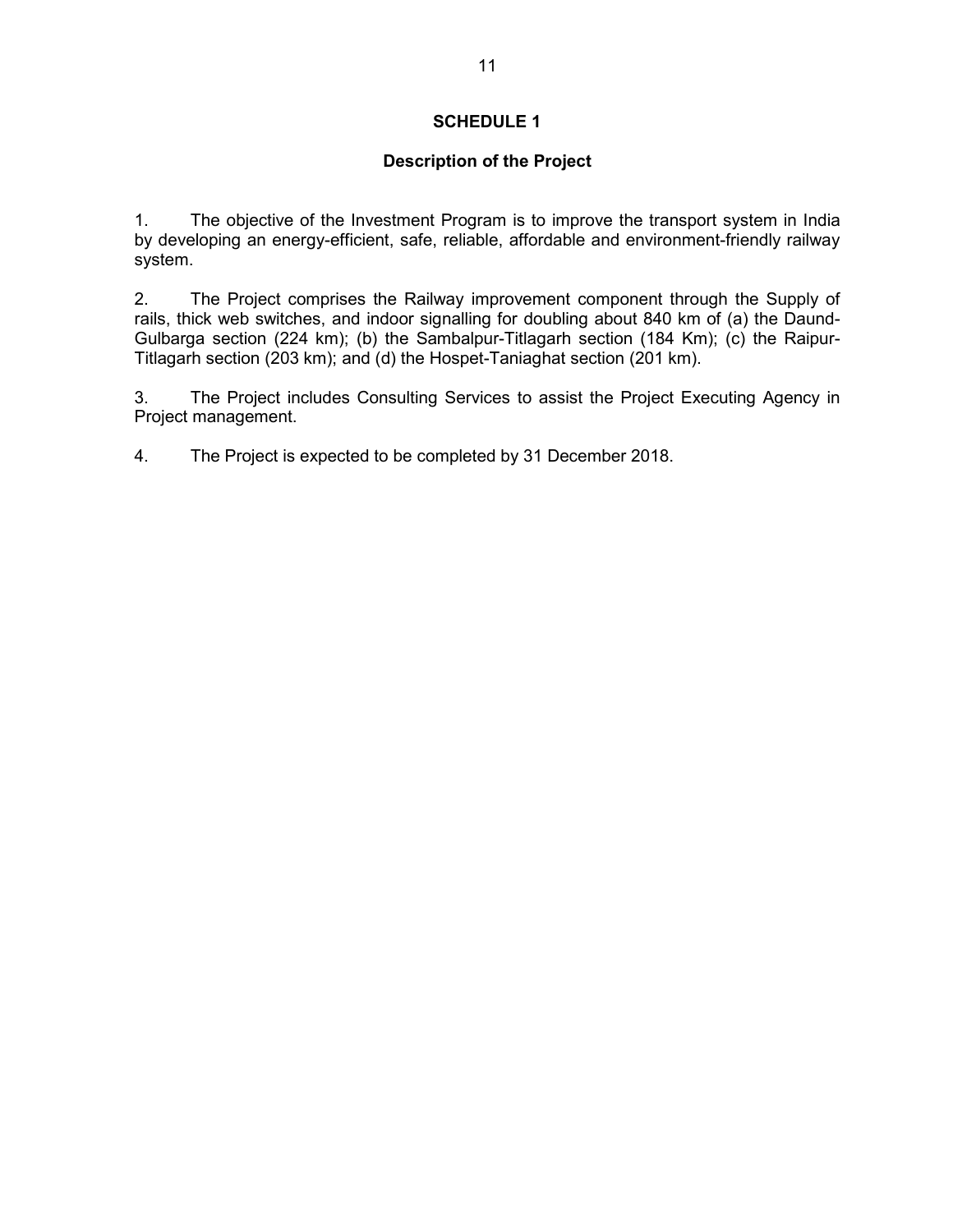## **Amortization Schedule**

### **(Railway Sector Investment Program – Tranche 2)**

1. The following table sets forth the Principal Payment Dates of the Loan and the percentage of the total principal amount of the Loan payable on each Principal Payment Date (Installment Share). If the proceeds of the Loan shall have been fully withdrawn as of the first Principal Payment Date, the principal amount of the Loan repayable by the Borrower on each Principal Payment Date shall be determined by ADB by multiplying: (a) the total principal amount of the Loan withdrawn and outstanding as of the first Principal Payment Date; by (b) the Installment Share for each Principal Payment Date, such repayment amount to be adjusted, as necessary, to deduct any amounts referred to in paragraph 4 of this Schedule, to which a Currency Conversion applies.

| <b>Installment Share</b><br>Sequence<br>Date Payment |                 |                    |  |
|------------------------------------------------------|-----------------|--------------------|--|
|                                                      | Due             | (Expressed as a %) |  |
| $\mathbf{1}$                                         | 15 July 2019    | 2.500000           |  |
| $\overline{2}$                                       | 15 January 2020 | 2.500000           |  |
| 3                                                    | 15 July 2020    | 2.500000           |  |
| $\overline{\mathbf{4}}$                              | 15 January 2021 | 2.500000           |  |
| 5                                                    | 15 July 2021    | 2.500000           |  |
| 6                                                    | 15 January 2022 | 2.500000           |  |
| $\overline{7}$                                       | 15 July 2022    | 2.500000           |  |
| 8                                                    | 15 January 2023 | 2.500000           |  |
| 9                                                    | 15 July 2023    | 2.500000           |  |
| 10                                                   | 15 January 2024 | 2.500000           |  |
| 11                                                   | 15 July 2024    | 2.500000           |  |
| 12                                                   | 15 January 2025 | 2.500000           |  |
| 13                                                   | 15 July 2025    | 2.500000           |  |
| 14                                                   | 15 January 2026 | 2.500000           |  |
| 15                                                   | 15 July 2026    | 2.500000           |  |
| 16                                                   | 15 January 2027 | 2.500000           |  |
| 17                                                   | 15 July 2027    | 2.500000           |  |
| 18                                                   | 15 January 2028 | 2.500000           |  |
| 19                                                   | 15 July 2028    | 2.500000           |  |
| 20                                                   | 15 January 2029 | 2.500000           |  |
| 21                                                   | 15 July 2029    | 2.500000           |  |
| 22                                                   | 15 January 2030 | 2.500000           |  |
| 23                                                   | 15 July 2030    | 2.500000           |  |
| 24                                                   | 15 January 2031 | 2.500000           |  |
| 25                                                   | 15 July 2031    | 2.500000           |  |
| 26                                                   | 15 January 2032 | 2.500000           |  |
| 27                                                   | 15 July 2032    | 2.500000           |  |
| 28                                                   | 15 January 2033 | 2.500000           |  |
| 29                                                   | 15 July 2033    | 2.500000           |  |
| 30                                                   | 15 January 2034 | 2.500000           |  |
| 31                                                   | 15 July 2034    | 2.500000           |  |
|                                                      |                 |                    |  |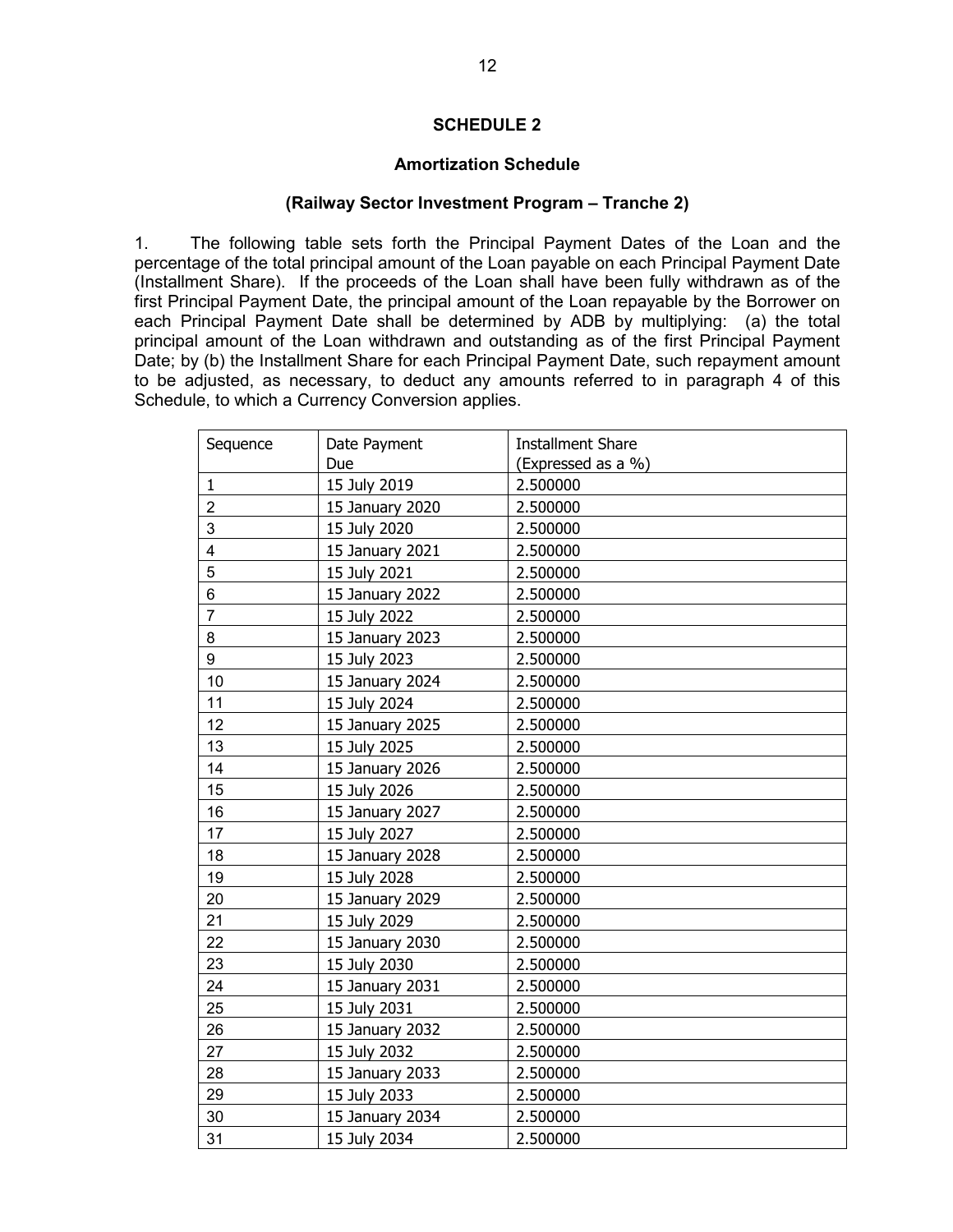| Sequence | Date Payment<br><b>Due</b> | Installment Share<br>(Expressed as a %) |  |
|----------|----------------------------|-----------------------------------------|--|
| 32       | 15 January 2035            | 2.500000                                |  |
| 33       | 15 July 2035               | 2.500000                                |  |
| 34       | 15 January 2036            | 2.500000                                |  |
| 35       | 15 July 2036               | 2.500000                                |  |
| 36       | 15 January 2037            | 2.500000                                |  |
| 37       | 15 July 2037               | 2.500000                                |  |
| 38       | 15 January 2038            | 2.500000                                |  |
| 39       | 15 July 2038               | 2.500000                                |  |
| 40       | 15 January 2039            | 2.500000                                |  |
|          |                            |                                         |  |
|          | <b>Total</b>               | 100.000000                              |  |

2. If the proceeds of the Loan shall not have been fully withdrawn as of the first Principal Payment Date, the principal amount of the Loan repayable by the Borrower on each Principal Payment Date shall be determined as follows:

To the extent that any proceeds of the Loan shall have been withdrawn as of the first Principal Payment Date, the Borrower shall repay the amount withdrawn and outstanding as of such date in accordance with paragraph 1 of this Schedule.

(b) Any withdrawal made after the first Principal Payment Date shall be repaid on each Principal Payment Date falling after the date of such withdrawal in amounts determined by ADB by multiplying the amount of each such withdrawal by a fraction, the numerator of which shall be the original Installment Share specified in the table in paragraph 1 of this Schedule for said Principal Payment Date (the Original Installment Share) and the denominator of which shall be the sum of all remaining Original Installment Shares for Principal Payment Dates falling on or after such date, such repayment amounts to be adjusted, as necessary, to deduct any amounts referred to in paragraph 4 of this Schedule, to which a Currency Conversion applies.

3. Withdrawals made within two calendar months prior to any Principal Payment Date shall, for the purposes solely of calculating the principal amounts payable on any Principal Payment Date, be treated as withdrawn and outstanding on the second Principal Payment Date following the date of withdrawal and shall be repayable on each Principal Payment Date commencing with the second Principal Payment Date following the date of withdrawal.

4. Notwithstanding the provisions of paragraphs 1 and 2 of this Schedule, upon a Currency Conversion of all or any portion of the withdrawn principal amount of the Loan to an Approved Currency, the amount so converted in said Approved Currency that shall be repayable on any Principal Payment Date occurring during the Conversion Period, shall be determined by ADB by multiplying such amount in its currency of denomination immediately prior to said Conversion by either: (i) the exchange rate that reflects the amounts of principal in said Approved Currency payable by ADB under the Currency Hedge Transaction relating to said Conversion; or (ii) if ADB so determines in accordance with the Conversion Guidelines, the exchange rate component of the Screen Rate.

5. If the principal amount of the Loan withdrawn and outstanding from time to time shall be denominated in more than one Loan Currency, the provisions of this Schedule shall apply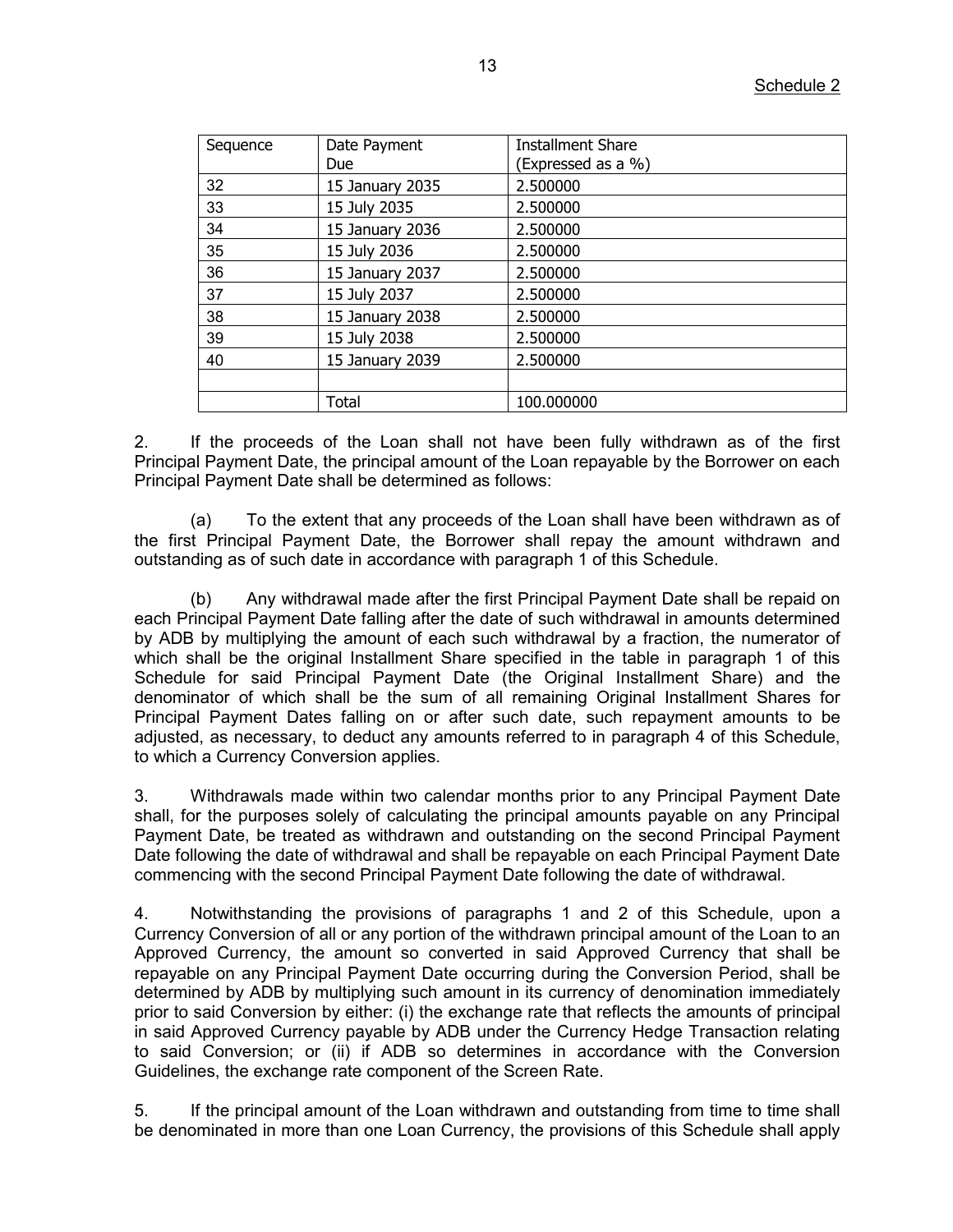separately to the amount denominated in each Loan Currency, so as to produce a separate amortization schedule for each such amount.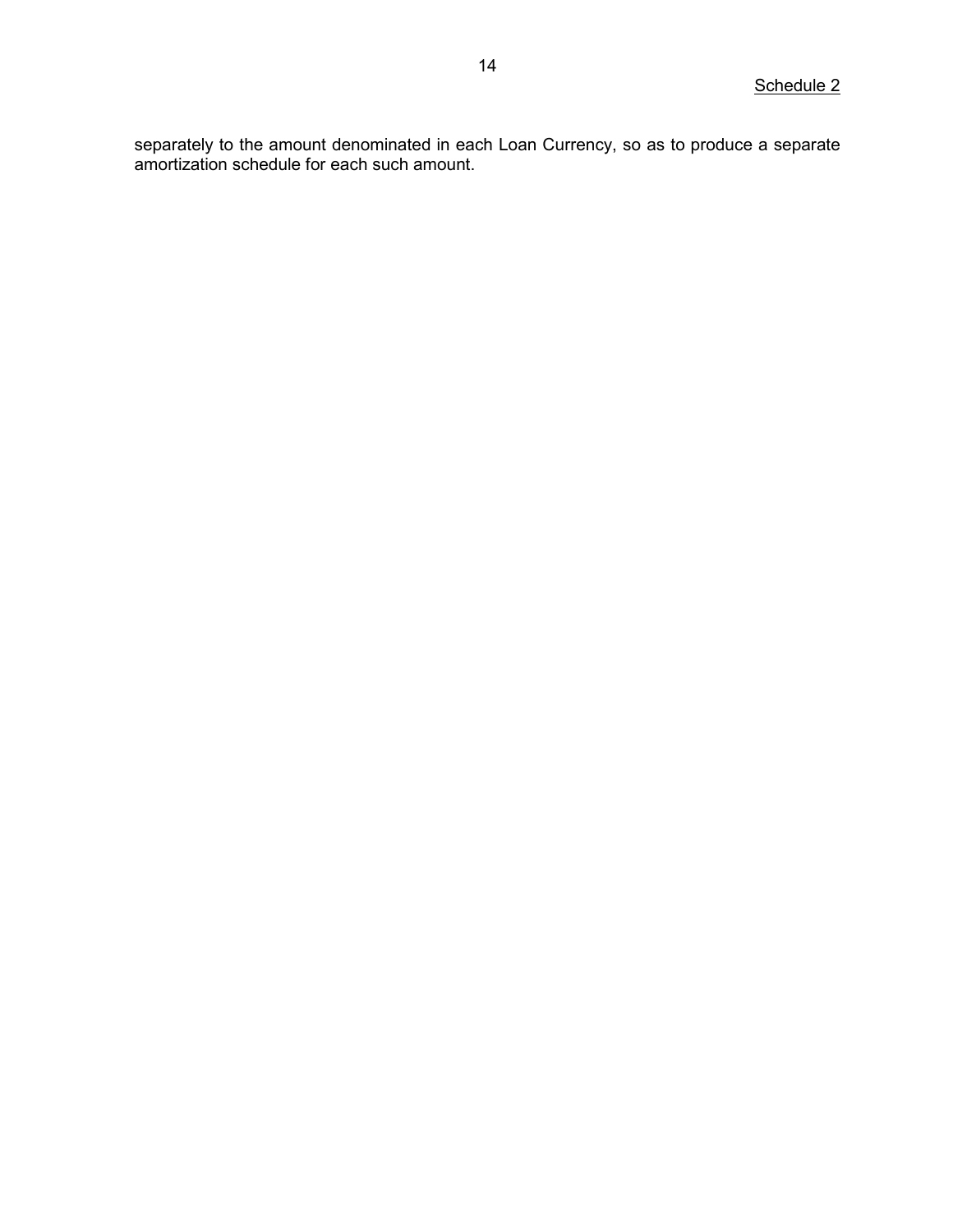# **Allocation and Withdrawal of Loan Proceeds**

## **General**

1. The table attached to this Schedule sets forth the Categories of items of expenditure to be financed out of the proceeds of the Loan and the allocation of the Loan proceeds to each such Category ("Table"). (Reference to "Category" in this Schedule is to a Category of the Table).

# Basis of withdrawal from the Loan Account

2. Except as ADB may otherwise agree, the proceeds of the Loan shall be disbursed on the basis of the withdrawal percentage for each item of expenditure set forth in the Table.

# **Reallocation**

3. Notwithstanding the allocation of Loan proceeds and the withdrawal percentages set forth in the Table,

 (a) if the amount of the Loan allocated to any Category appears to be insufficient to finance all agreed expenditures in that Category, ADB may, in consultation with and by notice to the Borrower and the Project Executing Agency, (i) reallocate to such Category, to the extent required to meet the estimated shortfall, amounts of the Loan which have been allocated to another Category but, in the opinion of ADB, are not needed to meet other expenditures, and (ii) if such reallocation cannot fully meet the estimated shortfall, reduce the withdrawal percentage applicable to such expenditures in order that further withdrawals under such Category may continue until all expenditures thereunder shall have been made; and

 (b) if the amount of the Loan allocated to any Category appears to exceed all agreed expenditures in that Category, ADB may, in consultation with and by notice to the Borrower and the Project Executing Agency, reallocate such excess amount to any other Category.

## Disbursement Procedures

4. Except as ADB may otherwise agree, the Loan proceeds shall be disbursed in accordance with the Loan Disbursement Handbook.

## Retroactive Financing

5. Withdrawals from the Loan Account may be made for reimbursement of eligible expenditures incurred under the Project before the Effective Date, but not earlier than 12 months before the date of this Loan Agreement, subject to a maximum amount equivalent to 20% of the Loan amount.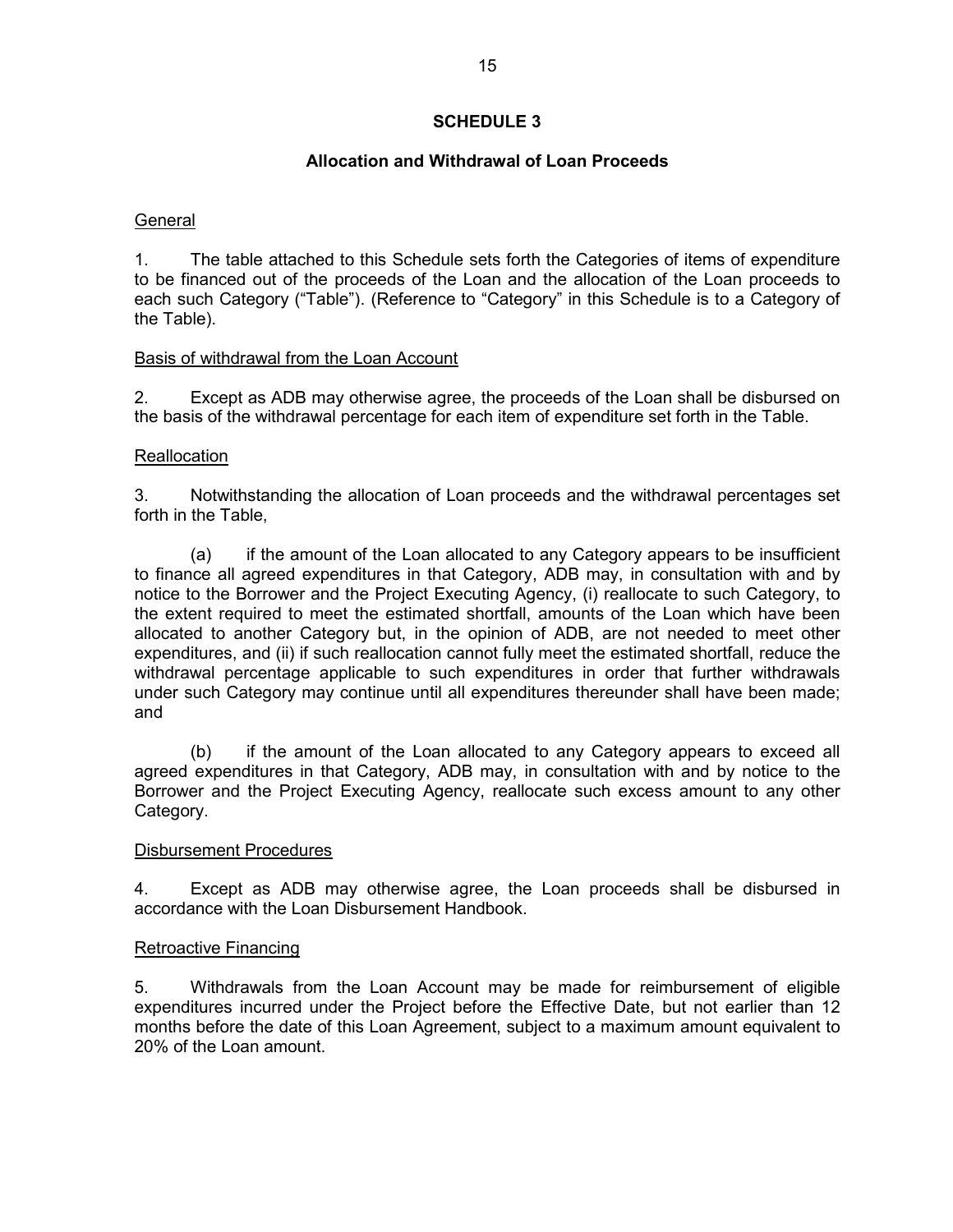# **TABLE**

| ALLOCATION AND WITHDRAWAL OF LOAN PROCEEDS<br>(Railway Sector Investment Program - Tranche 2) |                            |                                                                                  |                                                             |  |  |  |
|-----------------------------------------------------------------------------------------------|----------------------------|----------------------------------------------------------------------------------|-------------------------------------------------------------|--|--|--|
|                                                                                               | <b>CATEGORY</b>            | <b>ADB FINANCING</b>                                                             |                                                             |  |  |  |
| <b>Number</b>                                                                                 | <b>Item</b>                | <b>Total Amount Allocated for ADB</b><br><b>Financing</b><br>$($ \$)<br>Category | <b>Basis for Withdrawal from the</b><br><b>Loan Account</b> |  |  |  |
|                                                                                               | Goods                      | 115,300,000                                                                      | 100% of total expenditure<br>claimed*                       |  |  |  |
| $\mathcal{P}$                                                                                 | <b>Consulting Services</b> | 1,500,000                                                                        | 100% of total expenditure<br>claimed*                       |  |  |  |
| 3                                                                                             | Unallocated                | 13,200,000                                                                       |                                                             |  |  |  |
|                                                                                               | Total                      | 130,000,000                                                                      |                                                             |  |  |  |

\*Exclusive of taxes and duties imposed within the territory of the Borrower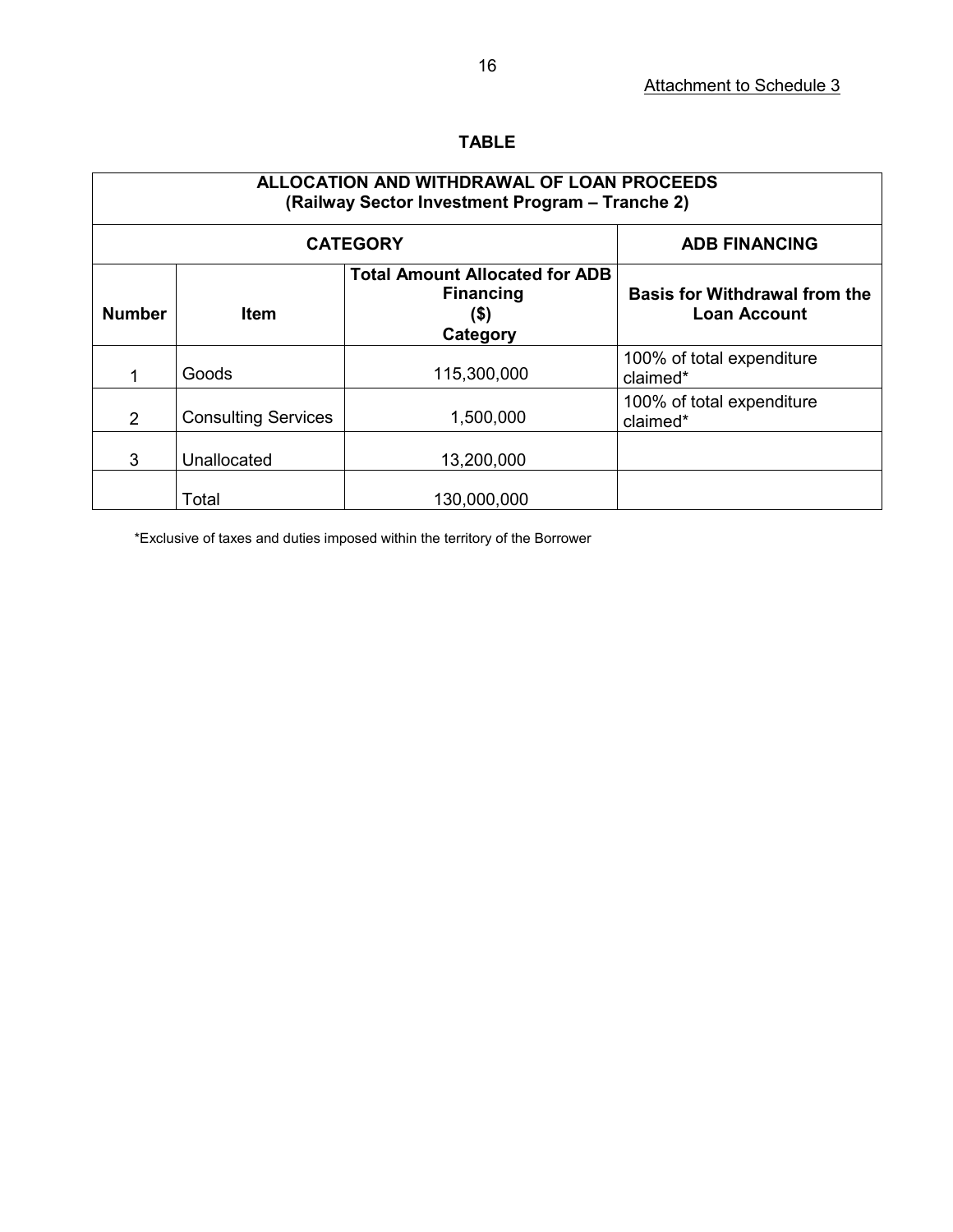# **Procurement of Goods, Works and Consulting Services**

# **General**

1. The procurement of Goods, Works and Consulting Services shall be subject to and governed by the Procurement Guidelines, and the Consulting Guidelines, respectively.

2. All terms used in this Schedule and not otherwise defined in this Loan Agreement have the meanings provided in the Procurement Guidelines and/or the Consulting Guidelines, as applicable.

# Goods and Works

3. Except as ADB may otherwise agree, Goods and Works shall only be procured on the basis of the following method of procurement: International Competitive Bidding.

4. The method of procurement is subject to, among other things, the detailed arrangements and threshold values set forth in the Procurement Plan. The Borrower may only modify the method of procurement or threshold values with the prior agreement of ADB, and modifications must be set out in updates to the Procurement Plan.

## Domestic Preference

5. The Borrower may grant a margin of preference in the evaluation of bids under international competitive bidding in accordance with paragraphs 2.55(a) and 2.56 of the Procurement Guidelines for domestically manufactured Goods.

## Conditions for Award of Contract

6. The Borrower shall cause MOR and RVNL to ensure that no Works contract for any part of the Project is awarded which involves environmental impacts until RVNL has:

(a) obtained the final approval of the IEE from the relevant environment authority of the Borrower; and

(b) incorporated the relevant provisions from the EMP into the Works contract.

7. The Borrower shall cause MOR and RVNL to ensure that no Works contract is awarded which involves involuntary resettlement impacts for any part of the Project until the Borrower has prepared and submitted to ADB the final RP for such part of the Project based on its detailed design, and obtained ADB's clearance of such RP.

8. The Borrower shall cause MOR and RVNL to ensure that no Works contract for any part of the Project is awarded which involves impacts on indigenous peoples until the Borrower has prepared and submitted to ADB the final IPP and obtained ADB's clearance of such IPP.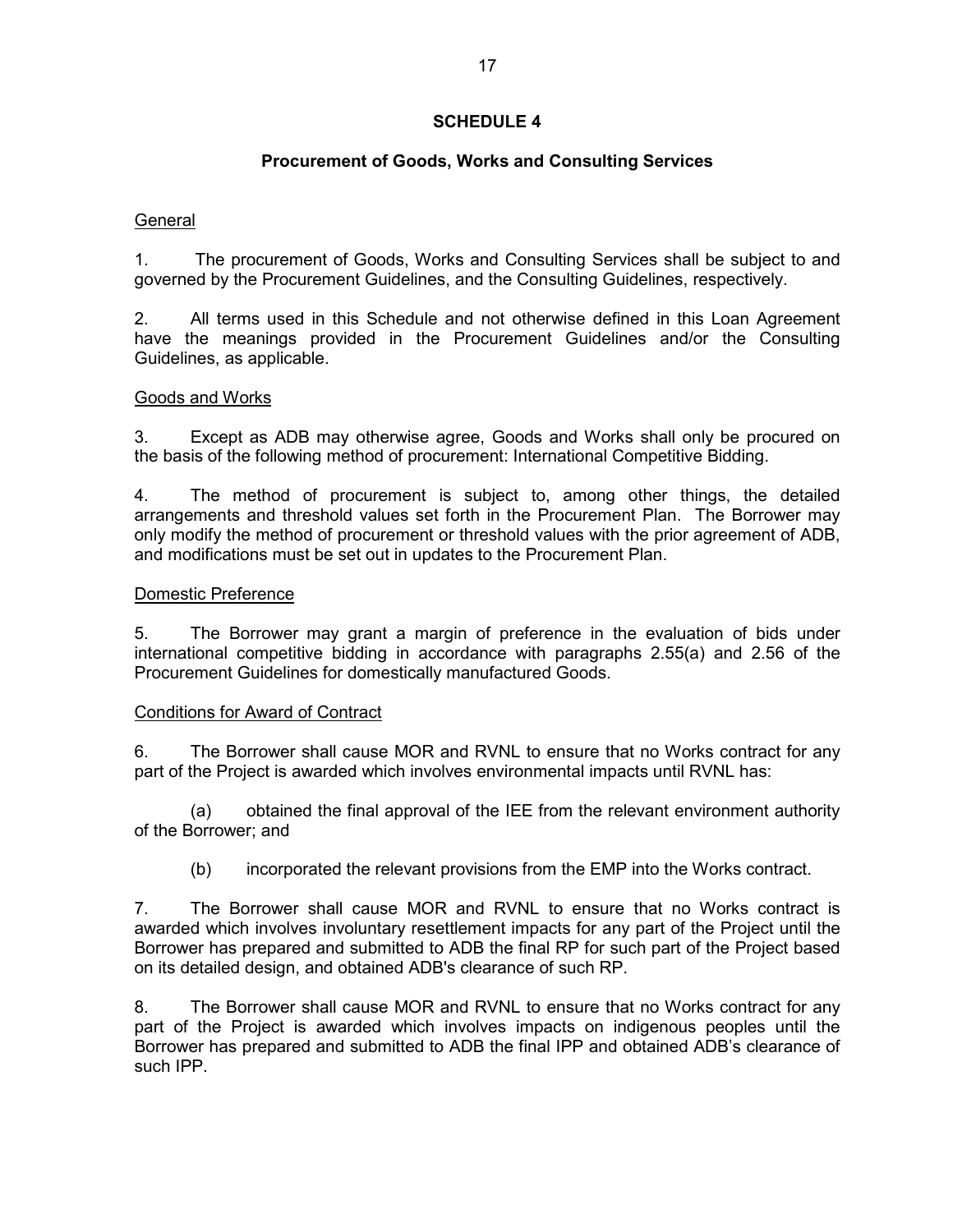## Consulting Services

9. Except as ADB may otherwise agree, and set forth in the Procurement Plan, the Project Executing Agency shall apply quality- and cost-based selection for selecting and engaging Consulting Services.

## Industrial or Intellectual Property Rights

10. (a) MOR and RVNL shall ensure that all Goods and Works procured (including without limitation all computer hardware, software and systems, whether separately procured or incorporated within other goods and services procured) do not violate or infringe any industrial property or intellectual property right or claim of any third party.

 (b) MOR and RVNL shall ensure that all contracts for the procurement of Goods and Works contain appropriate representations, warranties and, if appropriate, indemnities from the contractor or supplier with respect to the matters referred to in subparagraph (a) of this paragraph.

11. MOR and RVNL shall ensure that all ADB-financed contracts with consultants contain appropriate representations, warranties and, if appropriate, indemnities from the consultants to ensure that the Consulting Services provided do not violate or infringe any industrial property or intellectual property right or claim of any third party.

### ADB's Review of Procurement Decisions

12. Contracts procured under international competitive bidding procedures and contracts for Consulting Services shall be subject to prior review by ADB, unless otherwise agreed between the Borrower, MOR, RVNL, and ADB and set forth in the Procurement Plan.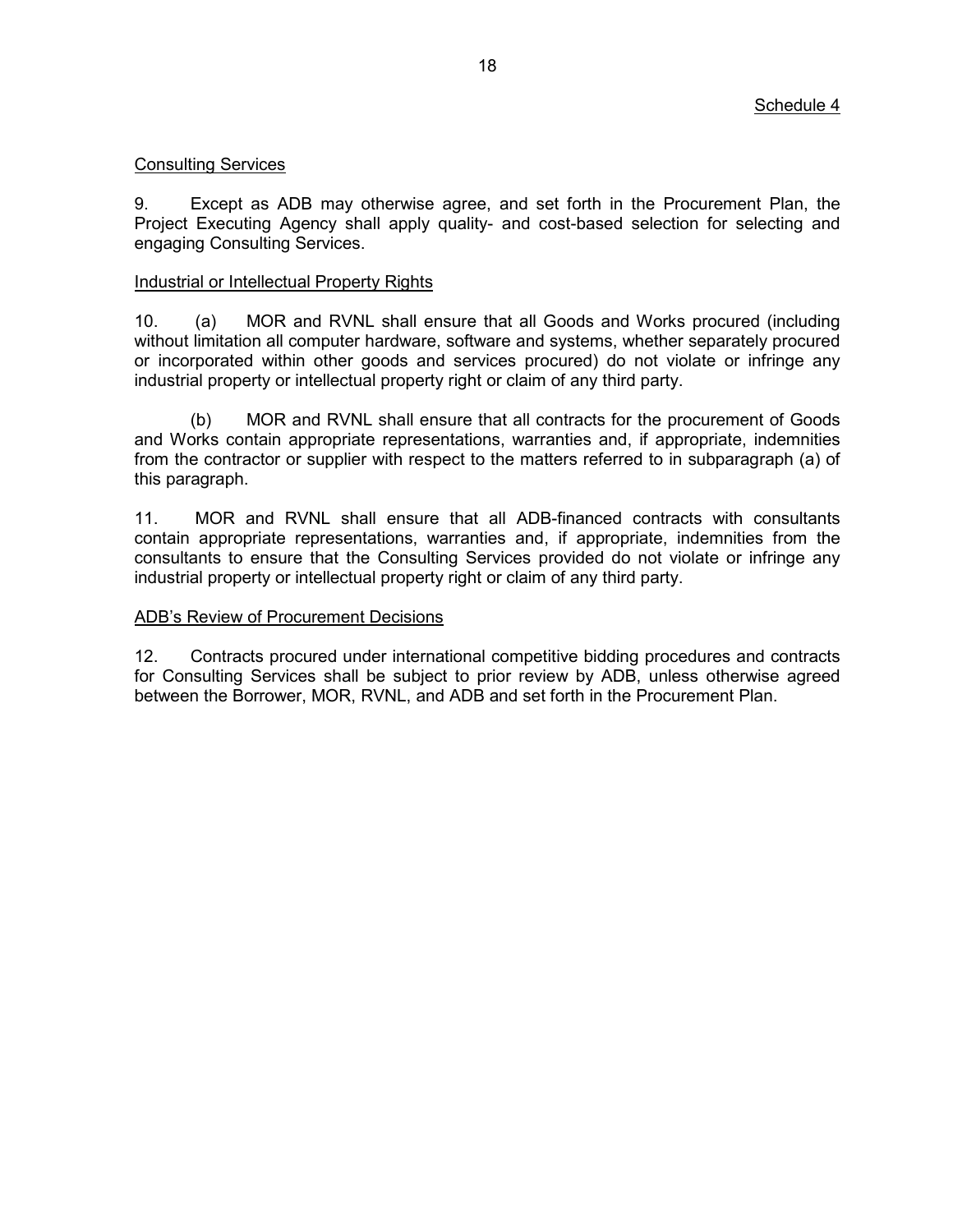# **Execution of Project**

# Implementation Arrangements

1. The Borrower, MOR and RVNL shall ensure that the Project is implemented in accordance with the detailed arrangements set forth in the FAM. Any subsequent change to the FAM shall become effective only after approval of such change by the Borrower and ADB. In the event of any discrepancy between the FAM and this Loan Agreement, the provisions of this Loan Agreement shall prevail.

2. The Borrower, MOR and RVNL shall ensure towards smooth implementation of the Project, grievances if any from stakeholders, relating to Project implementation or use of funds under the Project are addressed effectively and efficiently.

# **Safeguards**

# Environment

3. (a) The Borrower shall cause MOR and RVNL to ensure, that the preparation, design, construction, implementation, operation and decommissioning of the Project, and all Project facilities comply with (a) all applicable laws and regulations of the Borrower relating to environment, health, and safety; (b) the Environmental Safeguards; (c) the EARF; and (d) all measures and requirements set forth in the respective IEE and EMP, and any corrective or preventative actions set forth in a Safeguards Monitoring Report.

(b) The Borrower shall cause MOR and RVNL to ensure that Works under a contract shall not be commenced in the relevant section, until the forestry clearance and permits from the State pollution control boards for operation of hot mix plants are obtained;

## Land Acquisition and Involuntary Resettlement

4. The Borrower shall cause MOR and RVNL to ensure, that all land and all rights-ofway required for the Project, and all Project facilities are made available to the Works contractor in accordance with the schedule agreed under the related Works contract and all land acquisition and resettlement activities are implemented in compliance with (a) all applicable laws and regulations of the Borrower relating to land acquisition and involuntary resettlement; (b) the Involuntary Resettlement Safeguards; (c) the RF; and (d) all measures and requirements set forth in the respective RP, and any corrective or preventative actions set forth in a Safeguards Monitoring Report.

5. Without limiting the application of the Involuntary Resettlement Safeguards*,* the RF or the respective RP, the Borrower shall cause MOR and RVNL to ensure, that no physical or economic displacement takes place in connection with the Project until:

(a) compensation and other entitlements have been provided to affected people in accordance with the respective RP; and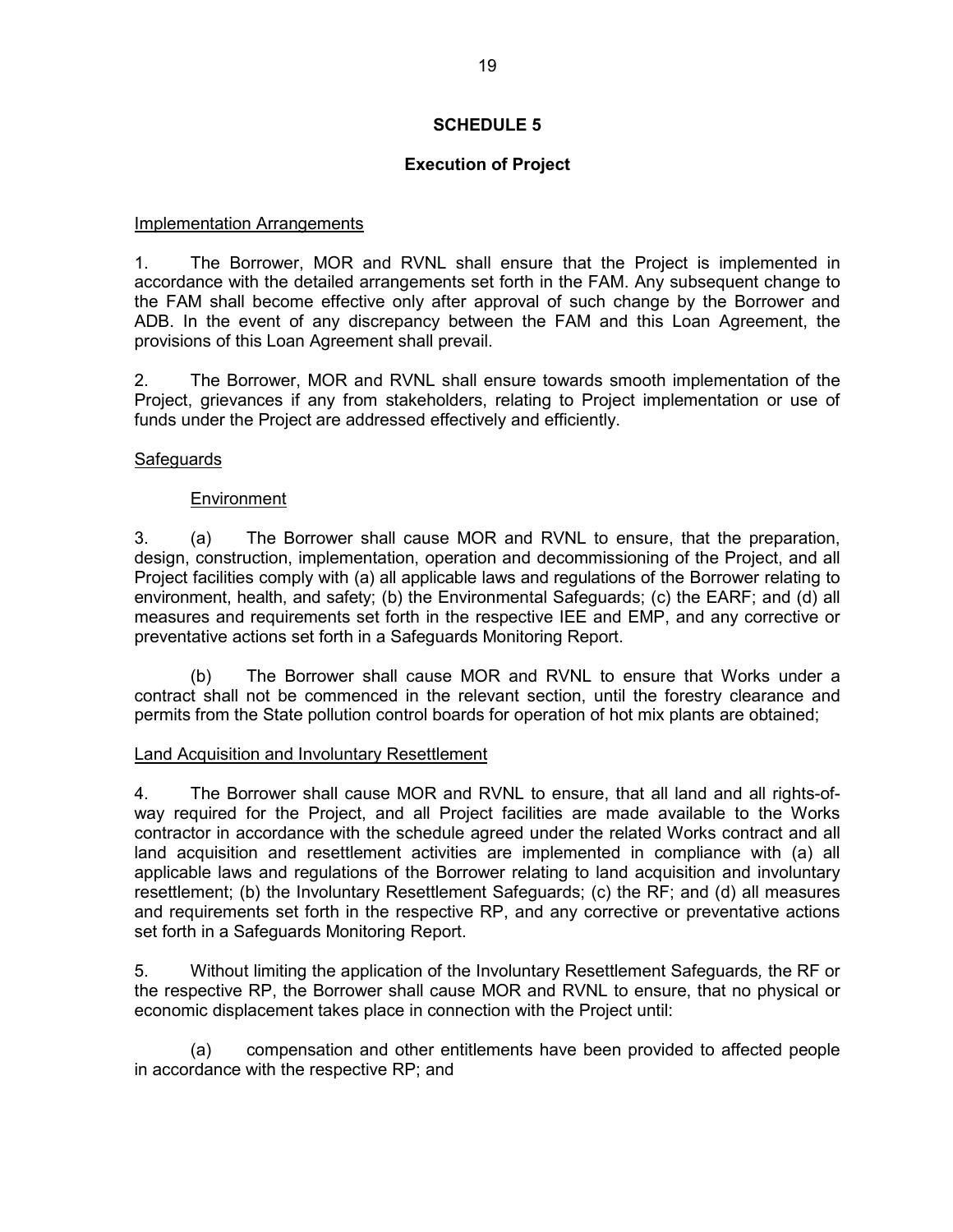(b) a comprehensive income and livelihood restoration program has been established in accordance with the respective RP.

## Indigenous Peoples

6. The Borrower shall cause MOR and RVNL to ensure, that the preparation, design, construction, implementation and operation of the Project, and all Project facilities comply with (a) all applicable laws and regulations of the Borrower relating to indigenous peoples; (b) the Indigenous Peoples Safeguards; (c) the IPPF; and (d) all measures and requirements set forth in the respective IPP and any corrective or preventative actions set forth in a Safeguards Monitoring Report.

### Human and Financial Resources to Implement Safeguards Requirements

7. The Borrower shall cause MOR and RVNL to ensure that all necessary budgetary and human resources to fully implement the EMPs, the RPs and the IPPs as required, are made available.

### Safeguards – Related Provisions in Bidding Documents and Works Contracts

8. The Borrower shall cause MOR and RVNL to ensure that all bidding documents and contracts for Works contain provisions that require contractors to:

(a) comply with the measures and requirements relevant to the contractor set forth in the IEE, the EMP, the RP and the IPP (to the extent they concern impacts on affected people during construction), and any corrective or preventative actions set out in a Safeguards Monitoring Report;

(b) make available a budget for all such environmental and social measures;

(c) provide RVNL with a written notice of any unanticipated environmental, resettlement or indigenous peoples risks or impacts that arise during construction, implementation or operation of the Project that were not considered in the respective IEE, the EMP, the RP or the IPP;

(d) adequately record the condition of roads, agricultural land and other infrastructure prior to starting transport materials and construction; and

(e) fully reinstate pathways, other local infrastructure, and agricultural land to at least their pre-project condition upon completion of construction.

## Safeguards Monitoring and Reporting

9. The Borrower shall cause MOR and RVNL to ensure the following:

(a) submit semi-annual Safeguards Monitoring Reports to ADB and disclose relevant information from such reports to affected persons promptly upon submission*;*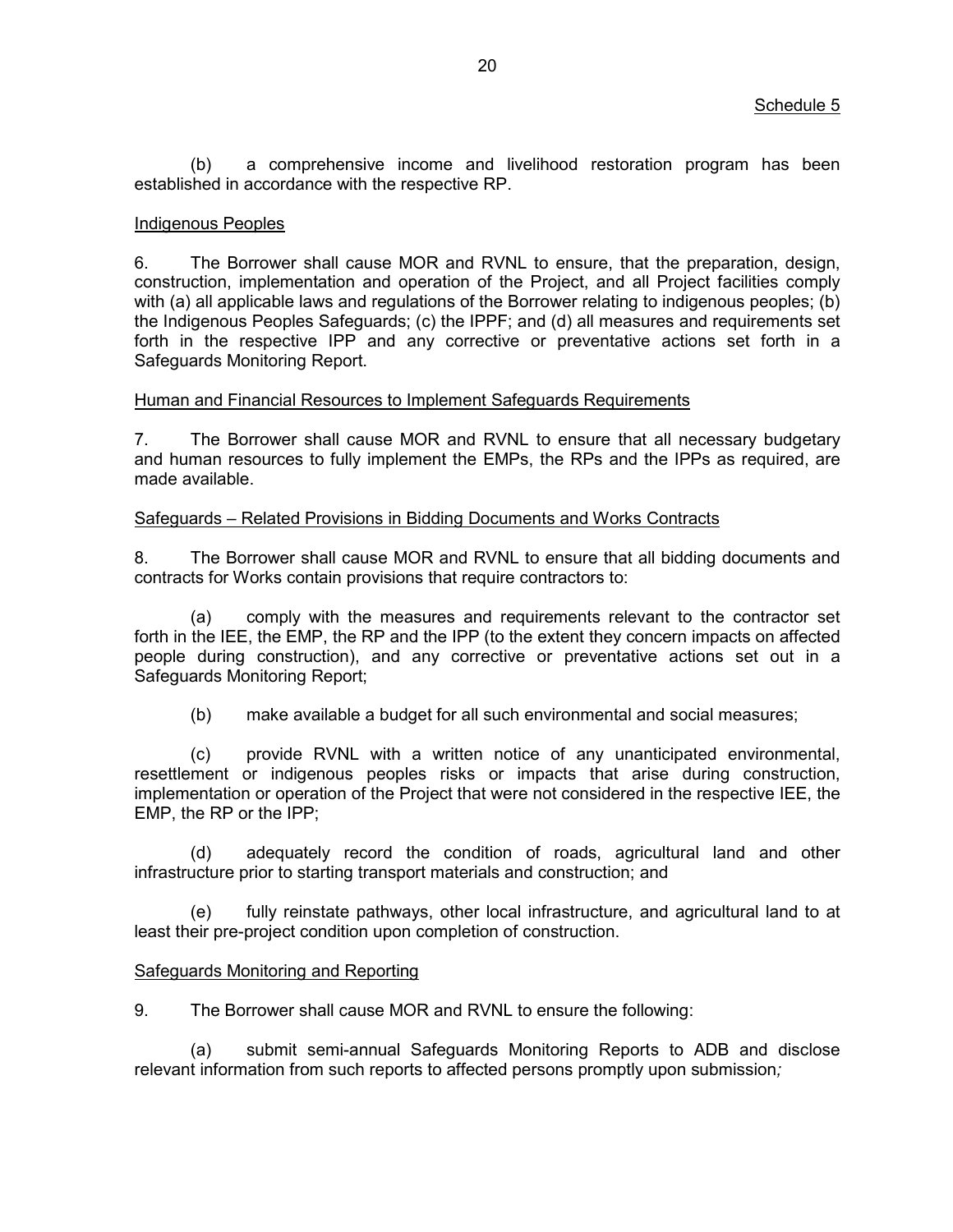(b) if any unanticipated environmental and/or social risks and impacts arise during construction, implementation or operation of the Project that were not considered in any IEE, the EMP, the RP or the IPP (as applicable), promptly inform ADB of the occurrence of such risks or impacts, with detailed description of the event and proposed corrective action plan;

(c) no later than 90 days from the Effective Date, engage qualified and experienced external expert or qualified non-government organization under a selection process and terms of reference acceptable to ADB, to verify information produced through the Project monitoring process for resettlement, environment, and indigenous peoples (if any), and facilitate the carrying out of any verification activities by such external expert; and

(d) report any breach of compliance with the measures and requirements set forth in any EMP, RP or IPP promptly after becoming aware of the breach.

### Prohibited List of Investments

10. The Borrower shall cause MOR and RVNL to ensure that no proceeds of the Loan are used to finance any activity included in the list of prohibited investment activities provided in Appendix 5 of the SPS.

### Labor Standards

11. The Borrower shall cause MOR and RVNL to ensure that Works contracts under the Project follow all applicable labor laws of the Borrower and that these further include provisions to the effect that contractors (a) carry out HIV/AIDS awareness programs for labor and disseminate information at worksites on risks of sexually transmitted diseases and HIV/AIDS as part of health and safety measures for those employed during construction; and (b) follow and implement all statutory provisions on labor (including not employing or using children as labor, equal pay for equal work), health, safety, welfare, sanitation, and working conditions. Such contracts shall also include clauses for termination in case of any breach of the stated provisions by the contractors.

### Governance and Anticorruption

12. The Borrower, MOR and RVNL shall comply with ADB's Anticorruption Policy (1988, as amended to date) and shall allow and assist ADB's representatives to carry out random spot checks on the work in progress and utilization of funds for the Project.

13. The Borrower, MOR and RVNL shall ensure that the anticorruption provisions acceptable to ADB, the Borrower, MOR and RVNL are included in all bidding documents and contracts financed by ADB in connection with the Project, including provisions specifying the right of ADB to review and examine the records and accounts of the Borrower, MOR, RVNL and all contractors, suppliers, consultants, and other service providers as they relate to the Project.

14. The Borrower shall ensure that (a) MOR and RVNL publish pertinent information relating to the Project on their respective websites, including business opportunities associated with the Project, and information on procurement of Goods, Works, and